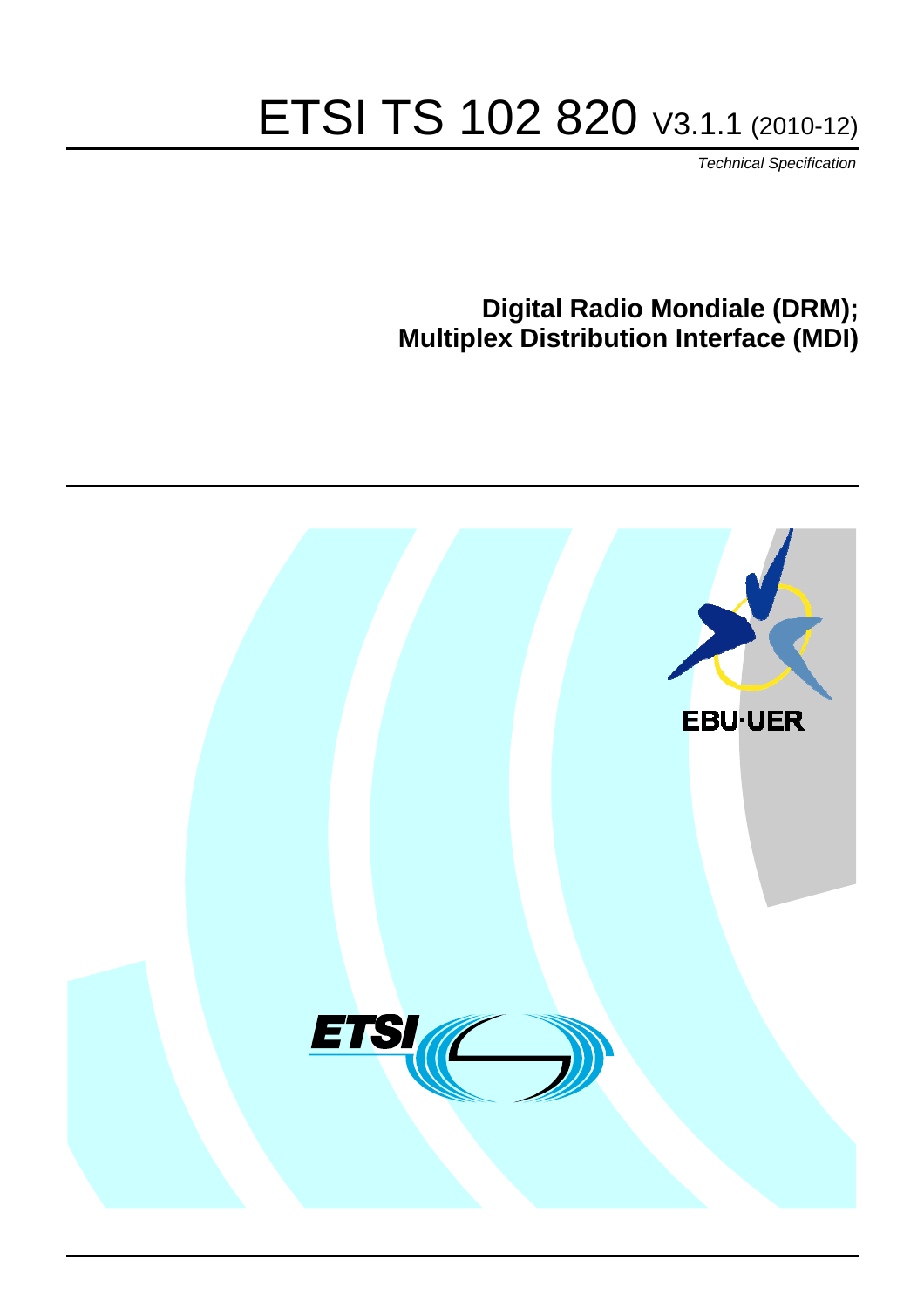Reference RTS/JTC-DRM-24

Keywords broadcasting, digital, DRM, MUX, radio

#### *ETSI*

#### 650 Route des Lucioles F-06921 Sophia Antipolis Cedex - FRANCE

Tel.: +33 4 92 94 42 00 Fax: +33 4 93 65 47 16

Siret N° 348 623 562 00017 - NAF 742 C Association à but non lucratif enregistrée à la Sous-Préfecture de Grasse (06) N° 7803/88

#### *Important notice*

Individual copies of the present document can be downloaded from: [http://www.etsi.org](http://www.etsi.org/)

The present document may be made available in more than one electronic version or in print. In any case of existing or perceived difference in contents between such versions, the reference version is the Portable Document Format (PDF). In case of dispute, the reference shall be the printing on ETSI printers of the PDF version kept on a specific network drive within ETSI Secretariat.

Users of the present document should be aware that the document may be subject to revision or change of status. Information on the current status of this and other ETSI documents is available at <http://portal.etsi.org/tb/status/status.asp>

If you find errors in the present document, please send your comment to one of the following services: [http://portal.etsi.org/chaircor/ETSI\\_support.asp](http://portal.etsi.org/chaircor/ETSI_support.asp)

#### *Copyright Notification*

No part may be reproduced except as authorized by written permission. The copyright and the foregoing restriction extend to reproduction in all media.

> © European Telecommunications Standards Institute 2010. © European Broadcasting Union 2010. All rights reserved.

**DECT**TM, **PLUGTESTS**TM, **UMTS**TM, **TIPHON**TM, the TIPHON logo and the ETSI logo are Trade Marks of ETSI registered for the benefit of its Members. **3GPP**TM is a Trade Mark of ETSI registered for the benefit of its Members and of the 3GPP Organizational Partners.

**LTE**™ is a Trade Mark of ETSI currently being registered

for the benefit of its Members and of the 3GPP Organizational Partners.

**GSM**® and the GSM logo are Trade Marks registered and owned by the GSM Association.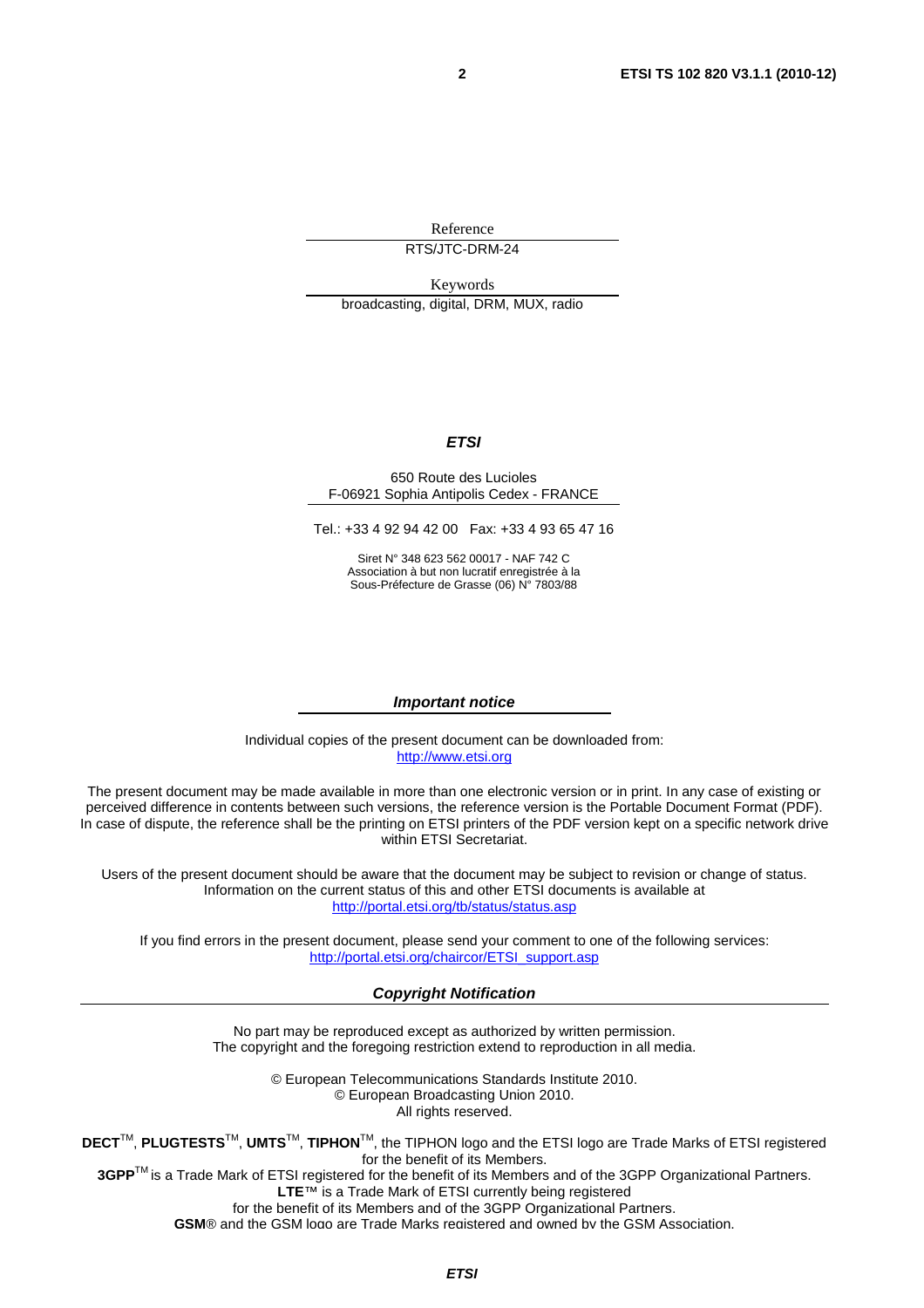# Contents

| 1                                                                                                       |                               |  |  |  |  |
|---------------------------------------------------------------------------------------------------------|-------------------------------|--|--|--|--|
| $\overline{2}$<br>2.1<br>2.2                                                                            |                               |  |  |  |  |
| 3<br>3.1<br>3.2<br>3.3<br>3.4                                                                           |                               |  |  |  |  |
| 4<br>4.1<br>4.2<br>4.2.1                                                                                |                               |  |  |  |  |
| 5<br>5.1<br>5.1.1<br>5.1.2<br>5.1.3<br>5.1.4<br>5.1.5<br>5.1.6<br>5.1.7<br>5.2<br>5.2.1<br>5.2.2<br>5.3 |                               |  |  |  |  |
|                                                                                                         | <b>Annex A (informative):</b> |  |  |  |  |
|                                                                                                         | <b>Annex B (informative):</b> |  |  |  |  |
|                                                                                                         |                               |  |  |  |  |
| B.2                                                                                                     |                               |  |  |  |  |
|                                                                                                         | <b>Annex C</b> (normative):   |  |  |  |  |
|                                                                                                         | <b>Annex D</b> (normative):   |  |  |  |  |
| D.1                                                                                                     |                               |  |  |  |  |
| D.2                                                                                                     |                               |  |  |  |  |
| D.3                                                                                                     |                               |  |  |  |  |
|                                                                                                         |                               |  |  |  |  |

 $\mathbf{3}$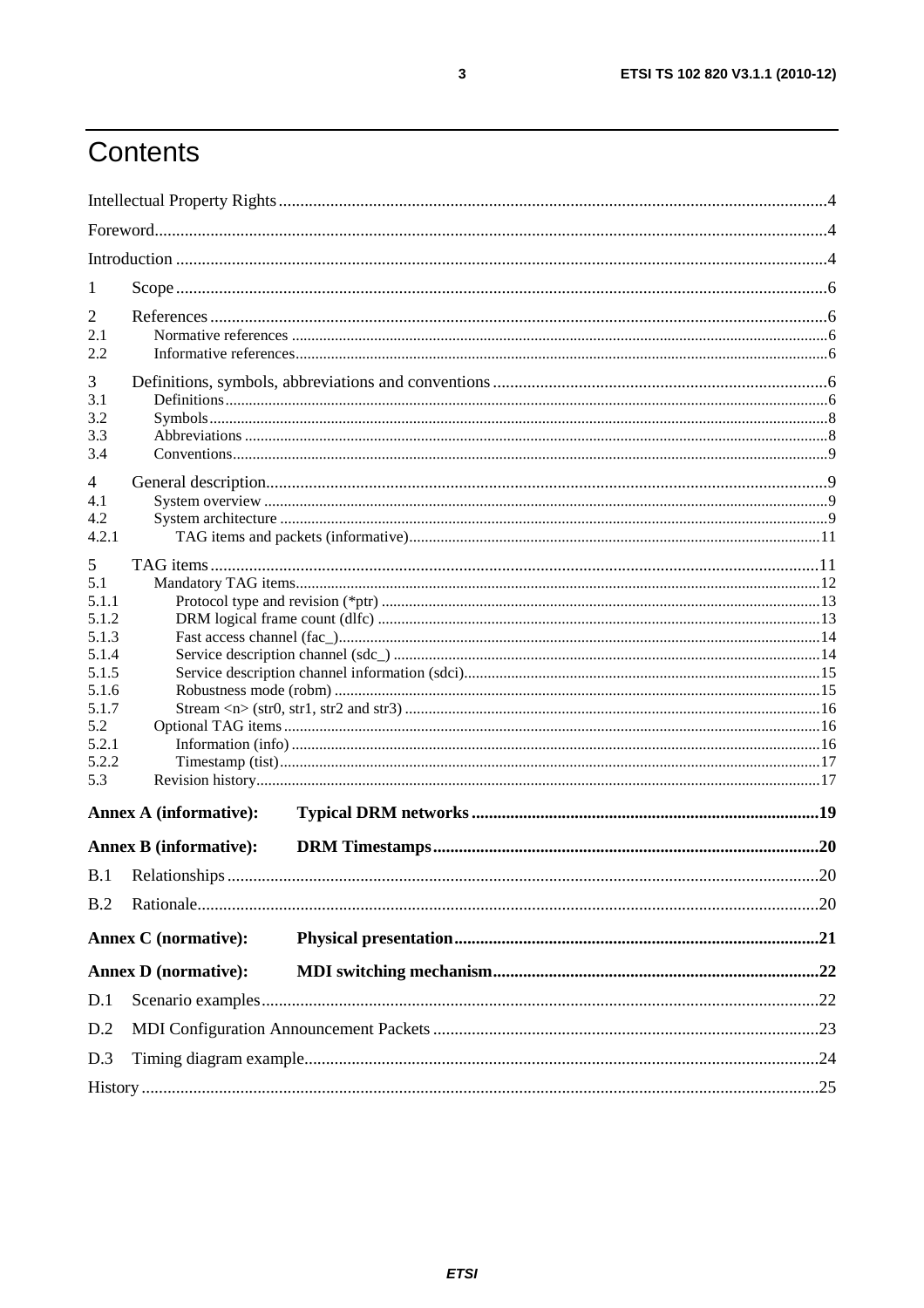IPRs essential or potentially essential to the present document may have been declared to ETSI. The information pertaining to these essential IPRs, if any, is publicly available for **ETSI members and non-members**, and can be found in ETSI SR 000 314: *"Intellectual Property Rights (IPRs); Essential, or potentially Essential, IPRs notified to ETSI in respect of ETSI standards"*, which is available from the ETSI Secretariat. Latest updates are available on the ETSI Web server ([http://webapp.etsi.org/IPR/home.asp\)](http://webapp.etsi.org/IPR/home.asp).

Pursuant to the ETSI IPR Policy, no investigation, including IPR searches, has been carried out by ETSI. No guarantee can be given as to the existence of other IPRs not referenced in ETSI SR 000 314 (or the updates on the ETSI Web server) which are, or may be, or may become, essential to the present document.

### Foreword

This Technical Specification (TS) has been produced by Joint Technical Committee (JTC) Broadcast of the European Broadcasting Union (EBU), Comité Européen de Normalisation ELECtrotechnique (CENELEC) and the European Telecommunications Standards Institute (ETSI).

NOTE: The EBU/ETSI JTC Broadcast was established in 1990 to co-ordinate the drafting of standards in the specific field of broadcasting and related fields. Since 1995 the JTC Broadcast became a tripartite body by including in the Memorandum of Understanding also CENELEC, which is responsible for the standardization of radio and television receivers. The EBU is a professional association of broadcasting organizations whose work includes the co-ordination of its members' activities in the technical, legal, programme-making and programme-exchange domains. The EBU has active members in about 60 countries in the European broadcasting area; its headquarters is in Geneva.

European Broadcasting Union CH-1218 GRAND SACONNEX (Geneva) Switzerland Tel: +41 22 717 21 11 Fax: +41 22 717 24 81

# Introduction

The frequency bands used for broadcasting below 30 MHz are:

- Low Frequency (LF) band from 148,5 kHz to 283,5 kHz, in ITU Region 1 [i.1] only;
- Medium Frequency (MF) band from 526,5 kHz to 1 606,5 kHz, in ITU Regions 1 [i.1] and 3 [i.1] and from 525 kHz to 1 705 kHz in ITU Region 2 [i.1];
- High Frequency (HF) bands a set of individual broadcasting bands in the frequency range 2,3 MHz to 27 MHz, generally available on a Worldwide basis.

These bands offer unique propagation capabilities that permit the achievement of:

- large coverage areas, whose size and location may be dependent upon the time of day, season of the year or period in the (approximately) 11 year sunspot cycle;
- portable and mobile reception with relatively little impairment caused by the environment surrounding the receiver.

There is thus a desire to continue broadcasting in these bands, perhaps especially in the case of international broadcasting where the HF bands offer the only reception possibilities which do not also involve the use of local repeater stations.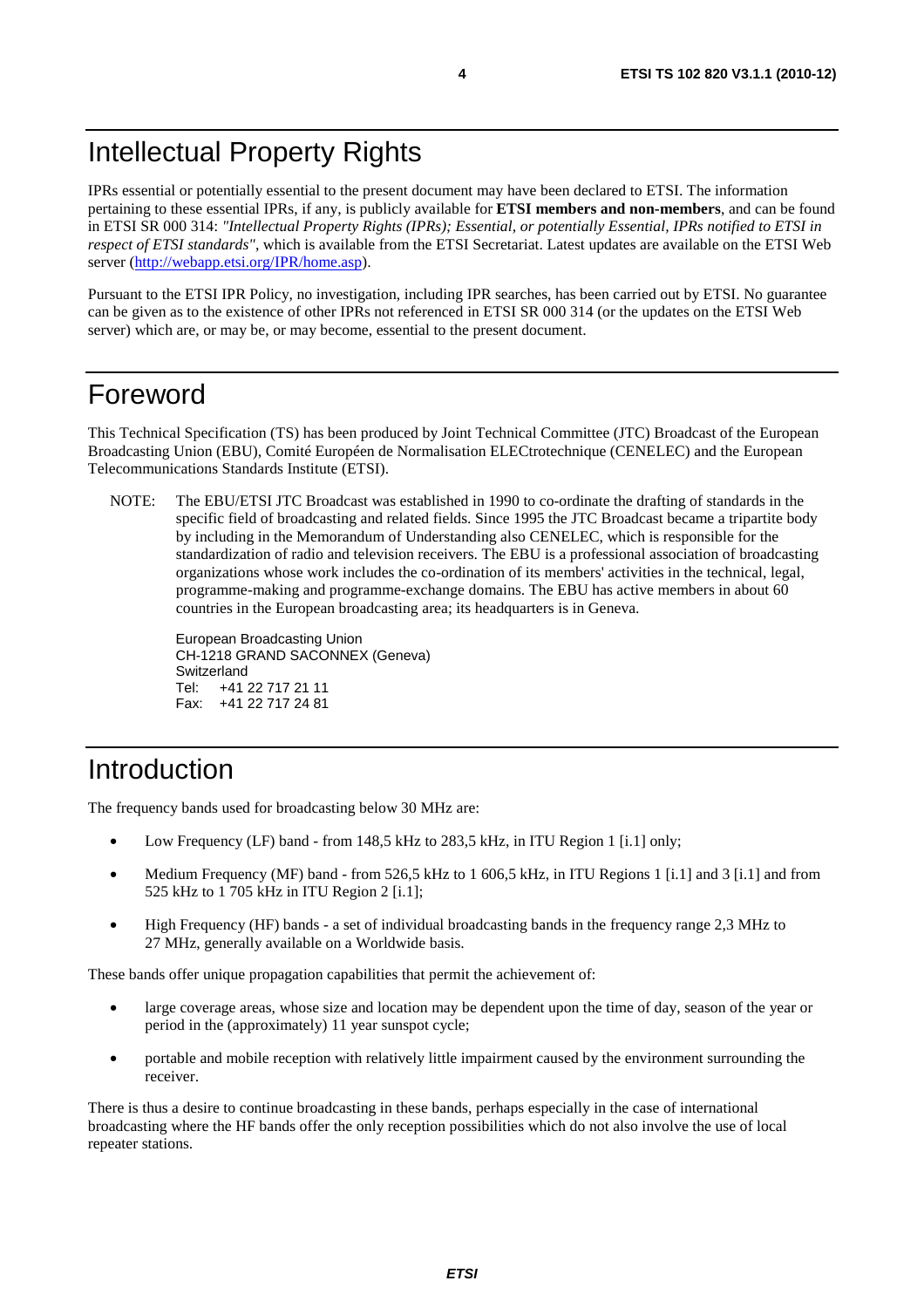However, broadcasting services in these bands:

- use analogue techniques;
- are subject to limited quality;
- are subject to considerable interference as a result of the long-distance propagation mechanisms which prevail in this part of the frequency spectrum and the large number of users.

As a direct result of the above considerations, there is a desire to effect a transfer to digital transmission and reception techniques in order to provide the increase in quality which is needed to retain listeners who, increasingly, have a wide variety of other programme reception media possibilities, usually already offering higher quality and reliability.

In order to meet the need for a digital transmission system suitable for use in all of the bands below 30 MHz, the Digital Radio Mondiale (DRM) consortium was formed in early 1998. The DRM consortium is a non-profit making body which seeks to develop and promote the use of the DRM system worldwide. Its members include broadcasters, network providers, receiver and transmitter manufacturers and research institutes. More information is available from their website ([http://www.drm.org/\)](http://www.drm.org/).

In March 2005, the DRM Consortium voted at its General Assembly to embark on extending the capability of the DRM system to provide digital radio services at higher transmission frequencies. This range includes:

- 47 MHz to 68 MHz (Band I) allocated to analogue television broadcasting;
- 65,8 MHz to 74 MHz (OIRT FM band)
- 76 MHz to 90 MHz (Japanese FM band)
- 87.5 MHz to 107.9 MHz (Band II) allocated to FM radio broadcasting.

This extension completes the family of digital standards for radio broadcasting.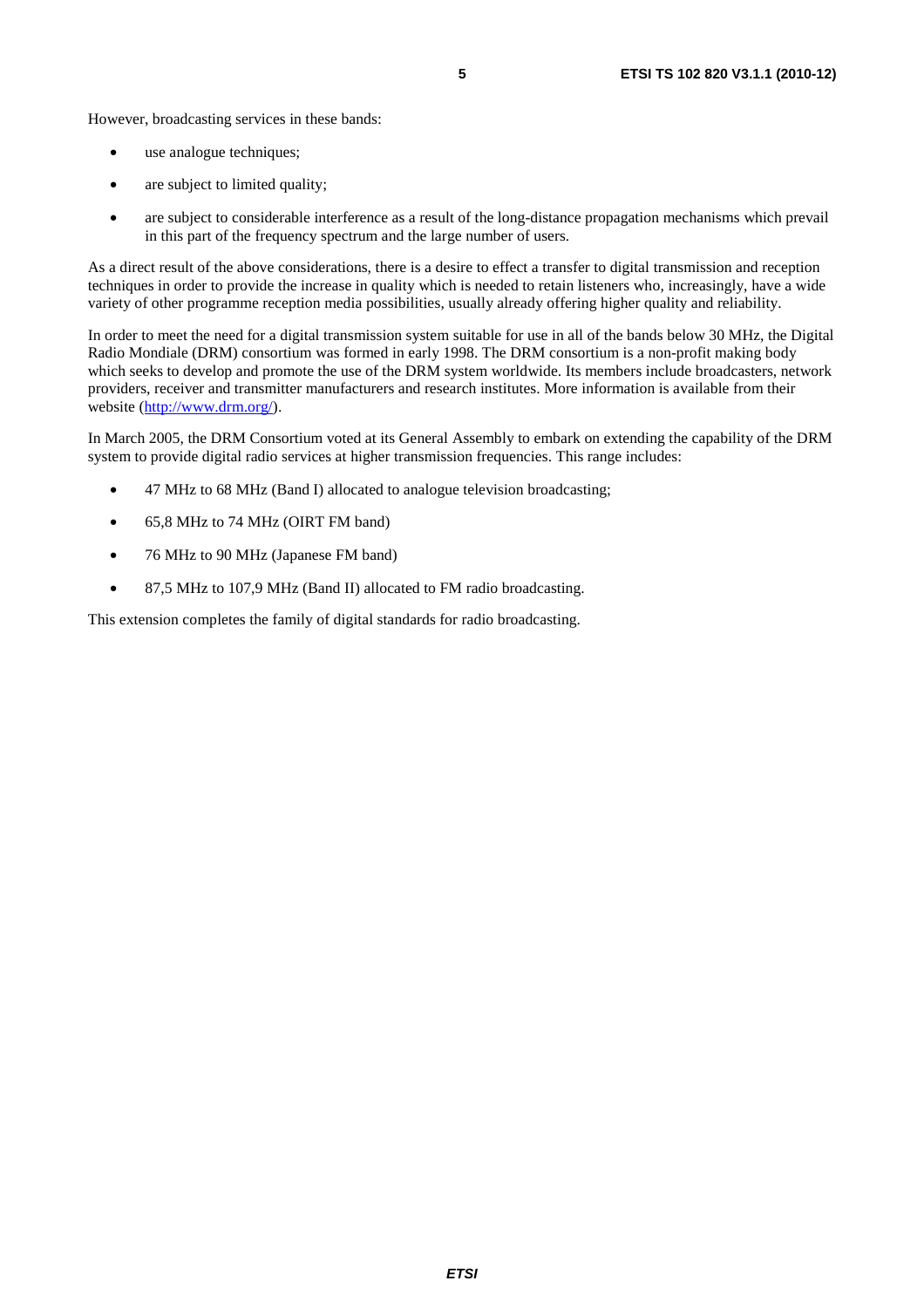### 1 Scope

The present document gives the specification for the link between a Digital Radio Mondiale (DRM) Multiplexer and a DRM Modulator.

### 2 References

References are either specific (identified by date of publication and/or edition number or version number) or non-specific. For specific references, only the cited version applies. For non-specific references, the latest version of the reference document (including any amendments) applies.

Referenced documents which are not found to be publicly available in the expected location might be found at [http://docbox.etsi.org/Reference.](http://docbox.etsi.org/Reference)

NOTE: While any hyperlinks included in this clause were valid at the time of publication ETSI cannot guarantee their long term validity.

### 2.1 Normative references

The following referenced documents are necessary for the application of the present document.

[1] ETSI ES 201 980: "Digital Radio Mondiale (DRM); System Specification".

NOTE: Clause numbers, where quoted, refer to ES 201 980 (V3.1.1).

- [2] ETSI TS 102 821: "Digital Radio Mondiale (DRM); Distribution and Communications Protocol (DCP)".
- [3] ISO/IEC 10646: "Information technology Universal Multiple-Octet Coded Character Set (UCS)".
- [4] ETSI TS 102 358: "Digital Radio Mondiale (DRM); Specific Restrictions for the use of the Distribution and Communication Protocol (DCP)".

### 2.2 Informative references

The following referenced documents are not necessary for the application of the present document but they assist the user with regard to a particular subject area.

[i.1] ITU Radio Regulations.

# 3 Definitions, symbols, abbreviations and conventions

### 3.1 Definitions

For the purposes of the present document, the following terms and definitions apply:

**Alternative Frequency Switching (AFS):** feature of the DRM multiplex which allows receivers to automatically re-tune to a frequency offering more reliable reception without a break in the decoded audio

**byte:** collection of 8-bits

**Distribution and Communication Protocol (DCP):** transport layer communications protocol providing fragmentation, addressing and/or reliable data transmission over errored channels using a Reed Solomon code to provide Forward Error Correction (FEC)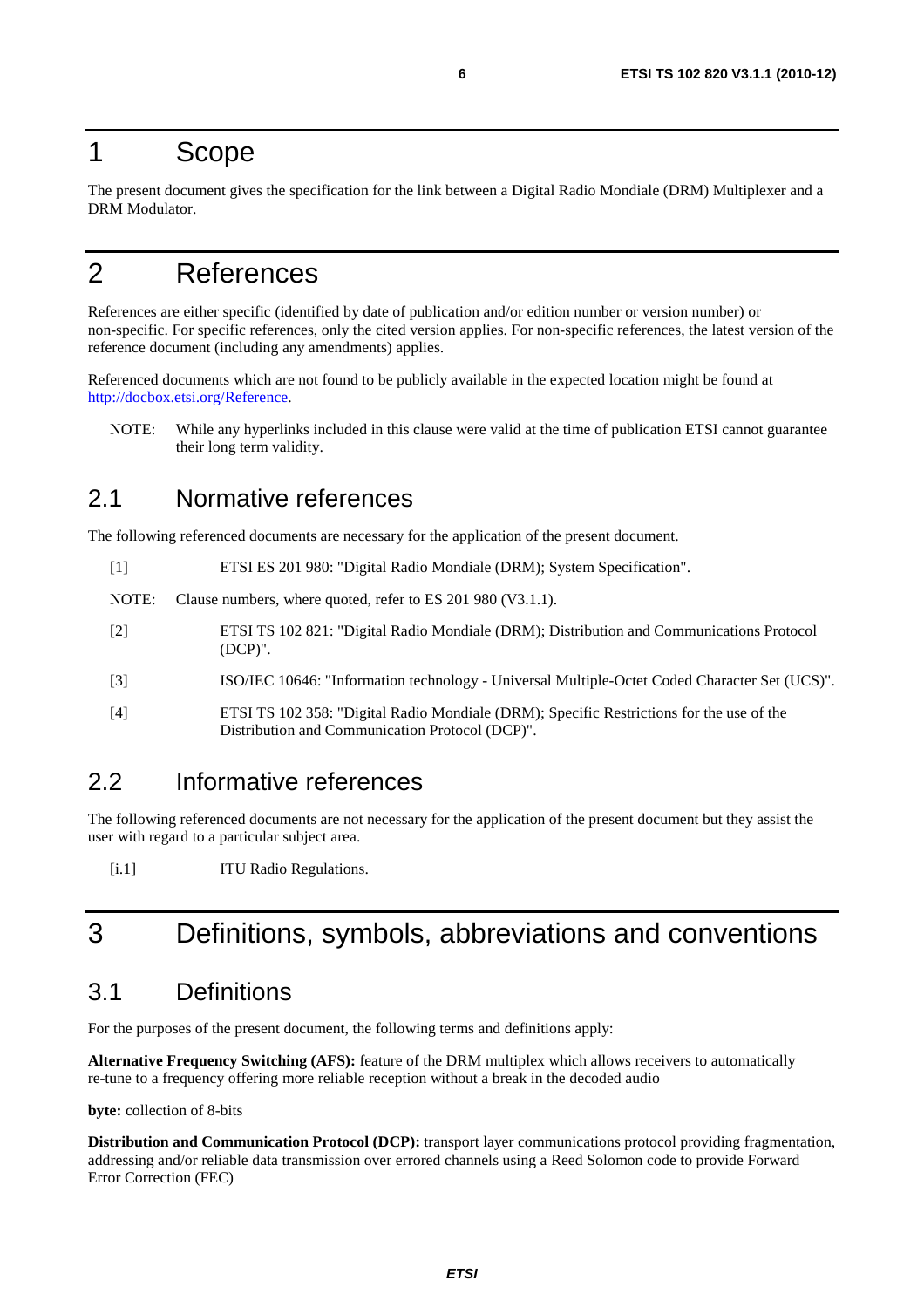**Fast Access Channel (FAC):** channel of the multiplex data stream that contains the information that is necessary to find services and begin to decode the multiplex

**Greenwich Mean Time (GMT):** historically the standard time for all international applications, now superseded by UTC

**Global Position System (GPS):** constellation of satellites providing accurate time and position information to receivers

**GPS Time:** time signal broadcast by the GPS satellites using an epoch of January 6<sup>th</sup> 1980 with no leap seconds and a "week number" (actually a modulo-604 800 seconds number) that wraps every 1 024 weeks (approximately 19,7 years)

**logical frame:** contains data of one stream during 400 ms for robustness modes A to D or 100 ms for robustness mode E

**multiplex frame:** logical frames from all streams form a multiplex frame

NOTE: It is the relevant basis for coding and interleaving.

**Main Service Channel (MSC):** channel of the multiplex data stream which occupies the major part of the transmission frame and which carries all the digital audio services, together with possible supporting and additional data services

**MDI Packet: A TAG:** packet containing those TAG Items as defined in the present document

**Modified Julian Date (MJD):** date format based on the number of days since midnight GMT on 17<sup>th</sup> November 1858 AD

NOTE: Time can be represented as a fraction of a day, however as MJD is subject to leap seconds, the fractional part corresponding to an SI second is of variable size and hence complex to implement in a fixed width bit-field.

**Multi-Frequency Network (MFN):** network of transmitters serving a large geographic area using different radio frequencies to achieve improved reliability of reception

NOTE: The transmitters might not be synchronized in time (non-synchronized MFN, see annex A), and so the AFS feature of DRM may not operate correctly.

**Service Description Channel (SDC):** channel within the multiplex data stream that gives information necessary to decode the services included in the multiplex

NOTE: The SDC also provides additional information to enable a receiver to find alternate sources of the same data.

**Single Frequency Network (SFN):** network of transmitters sharing the same radio frequency to cover a large area

**Synchronized Multi-Frequency Network (SMFN):** network of transmitters serving a large geographic area using different radio frequencies to achieve improved reliability of reception

- NOTE: The transmitters are synchronized in time to allow the AFS feature of the transmitted signal to operate correctly.
- **TAG Item:** DCP elemental type combining in a single logical data the name, length and value of the data

**TAG Name:** name field within an individual TAG Item used to identify an individual piece of information

**TAG Packet:** collection of TAG Items with a header carrying a cohesive and self-contained block of data

**TAG Value:** payload of a TAG Item

**International Atomic Time (literally Temps Atomique International) (TAI):** time format counting in standard SI seconds

NOTE: TAI and GPS Time have a constant offset of 19 s.

**transmission frame:** number of consecutive OFDM symbols, wherein the first OFDM symbol contains the frame synchronization cells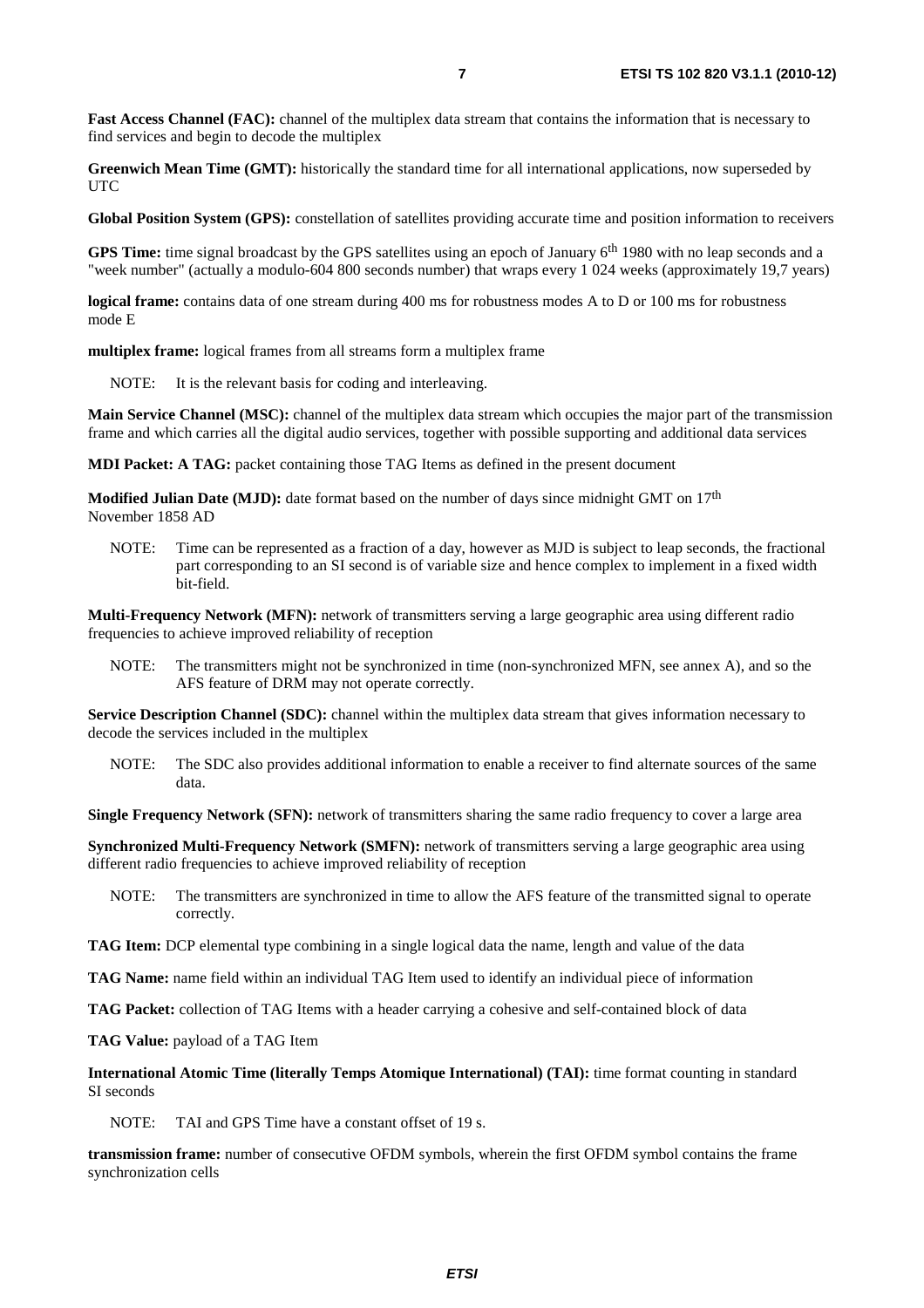**transmission super-frame:** three consecutive transmission frames (robustness modes A to D) or four consecutive transmission frames (robustness mode E), wherein the first OFDM symbols contain the SDC block

**Coordinated Universal Time (literally Universel Temps Coordonné) (UTC):** time format counting in standard SI seconds with periodic adjustments made by the addition (or removal) of leap seconds to keep the difference between UTC and Astronomical Time less than  $\pm 0.9$  s

NOTE: TAI and UTC were defined as having an initial offset of 10 s on January 1<sup>st</sup> 1972 (TAI prior to this date had a variable fractional offset to UTC as the two times did not use the same definition of the second). As at  $25<sup>th</sup>$  February 2003 there have been 22 leap seconds, all positive, making TAI = UTC + 32.

### 3.2 Symbols

For the purposes of the present document, the following symbols apply:

 $N_x$  The value "N" is expressed in radix "x". The radix of "x" shall be decimal, thus  $2A_{16}$  is the hexadecimal representation of the decimal number 42.

### 3.3 Abbreviations

For the purposes of the present document, the following abbreviations apply:

| AF           | <b>Application Framing</b>                                      |
|--------------|-----------------------------------------------------------------|
| <b>AFS</b>   | <b>Alternative Frequency Switching</b>                          |
| <b>BOOTP</b> | <b>BOOT Protocol</b>                                            |
| <b>CRC</b>   | <b>Cyclic Redundancy Check</b>                                  |
| <b>DCP</b>   | Distribution and Communication Protocol                         |
| <b>DHCP</b>  | <b>Dynamic Host Configuration Protocol</b>                      |
| <b>DRM</b>   | Digital Radio Mondiale                                          |
| <b>FAC</b>   | <b>Fast Access Channel</b>                                      |
| <b>FEC</b>   | <b>Forward Error Correction</b>                                 |
| <b>GMT</b>   | Greenwich Mean Time                                             |
| <b>GPS</b>   | Global Positioning System                                       |
| HF           | <b>High Frequency</b>                                           |
| IP           | <b>Internet Protocol</b>                                        |
| <b>ISO</b>   | International Organization for Standardization                  |
| LF           | Low Frequency                                                   |
| LSb          | Least Significant bit                                           |
| <b>LSB</b>   | Least Significant Byte                                          |
| <b>MDI</b>   | Multiplex Distribution Interface                                |
| MF           | Medium Frequency                                                |
| <b>MFN</b>   | Multi-Frequency Network                                         |
| MJD          | <b>Modified Julian Date</b>                                     |
| <b>MSb</b>   | Most Significant bit                                            |
| <b>MSB</b>   | Most Significant Byte                                           |
| <b>MSC</b>   | Main Service Channel                                            |
| <b>OFDM</b>  | <b>Orthogonal Frequency Division Multiplexing</b>               |
| RF           | Radio Frequency                                                 |
| rfu          | reserved for future use                                         |
| <b>SDC</b>   | Service Description Channel                                     |
| <b>SFN</b>   | <b>Single Frequency Network</b>                                 |
| <b>SMFN</b>  | Synchronized Multi-Frequency Network                            |
| <b>TAG</b>   | Tag, Length, Value                                              |
| <b>TAI</b>   | International Atomic Time (Temps Atomique International)        |
| <b>UDP</b>   | <b>User Datagram Protocol</b>                                   |
| <b>UTC</b>   | Co-ordinated Universal Time (Universel Temps Coordonnée)        |
| <b>UTCO</b>  | Co-ordinated Universal Time (Universel Temps Coordonnée) Offset |
|              |                                                                 |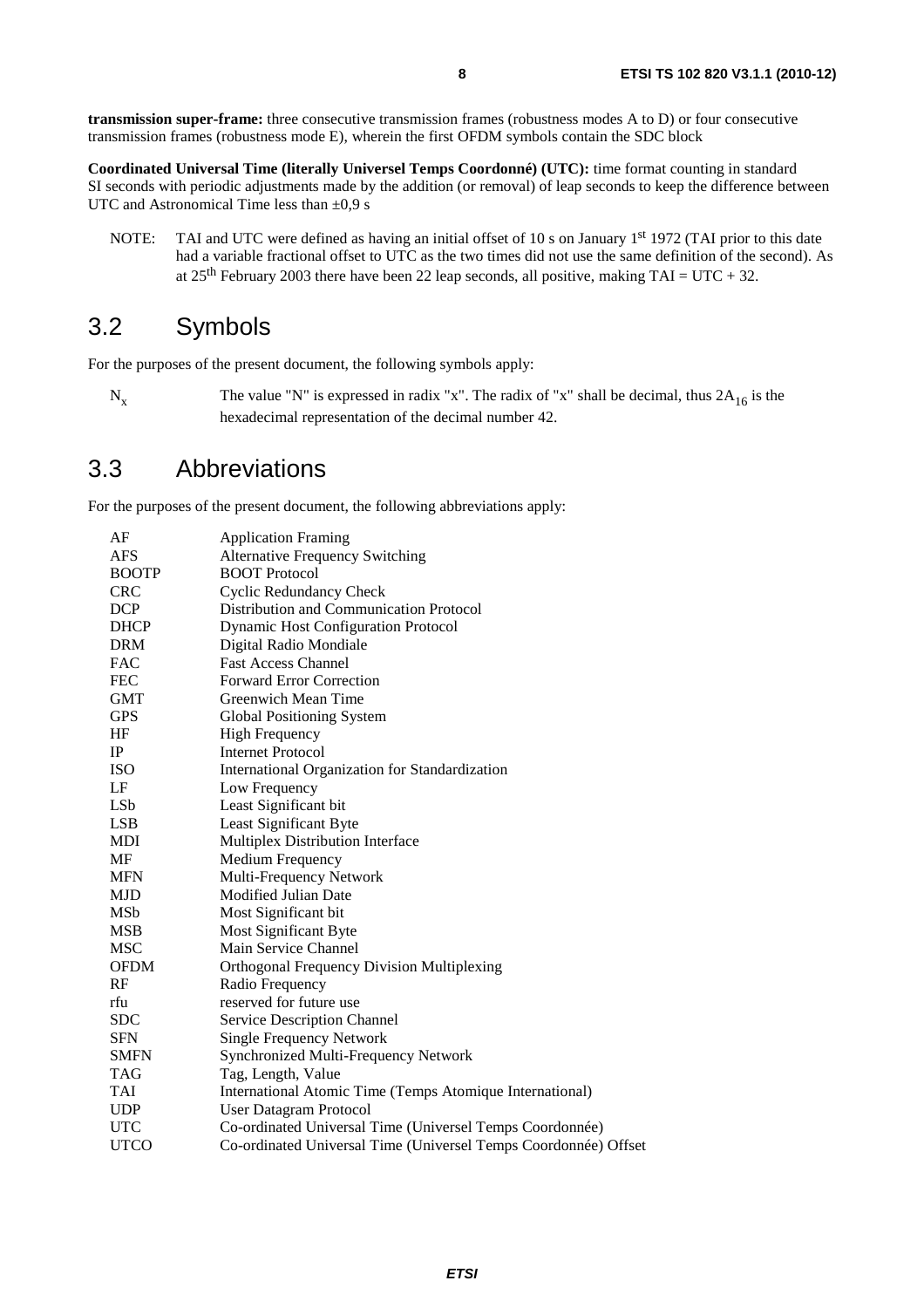### 3.4 Conventions

The order of bits and bytes within each description shall use the following notation unless otherwise stated:

- in figures, the bit or byte shown in the left hand position is considered to be first;
- in tables, the bit or byte shown in the left hand position is considered to be first;
- in byte fields, the Most Significant bit (MSb) is considered to be first and denoted by the higher number. For example, the MSb of a single byte is denoted "b<sub>7</sub>" and the Least Significant bit (LSb) is denoted "b<sub>0</sub>";
- in vectors (mathematical expressions), the bit with the lowest index is considered to be first.

### 4 General description

### 4.1 System overview

The Multiplex Distribution Interface carries the description of a complete DRM Multiplex from the equipment generating the data (the DRM Multiplex Generator) to the DRM Modulator in such a way that reliable networks of transmitters (MFN, SMFN and SFN) can be constructed. Typically the DRM Multiplex Generator will be sited at the studio centre, although some systems may locate it at the transmitter or at a third-party multiplex provider. The DRM Modulator will almost invariably be located at the transmitter site, and in many networks, several such sites will combine to form a comprehensive network using one or more RF channels.

### 4.2 System architecture

The protocol stack provided by the Distribution and Communication Protocols (TS 102 821 [2]) is described in figure 1. As can be seen, the Multiplex Distribution Interface as described in the present document builds upon the DCP stack, defining the TAG Items to be used and the format of the data carried. The result is a collection of TAG Items which can be carried in a single TAG packet and which together contain all the data necessary for the DRM Modulator to produce one logical frame of output. For robustness modes A to D, one DRM logical frame contains content for 400 ms of broadcast signal; for robustness mode E it contains content for 100 ms of broadcast signal. When carrying TAG Items conforming to the present document, a TAG Packet is known as an MDI Packet.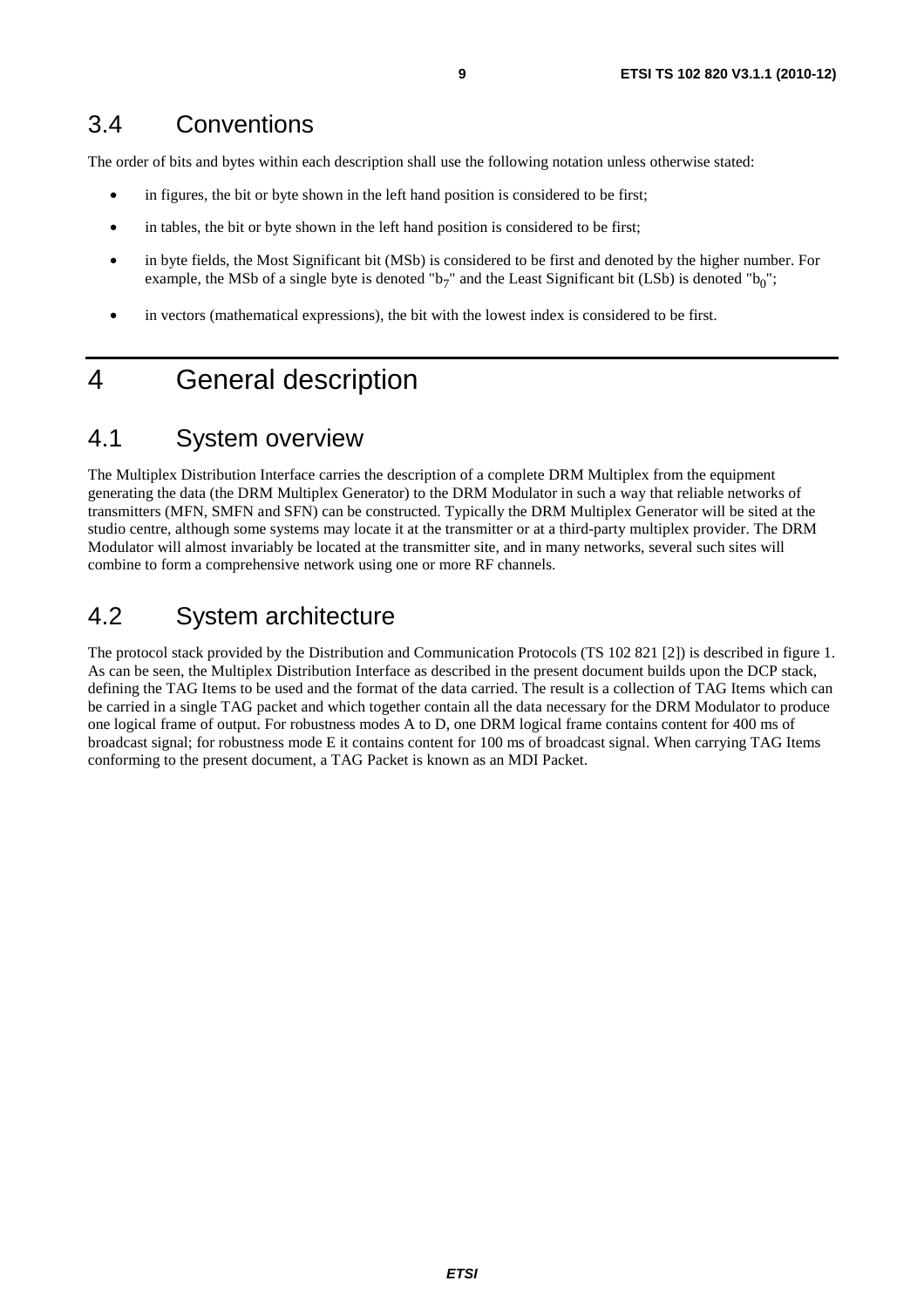

**Figure 1: MDI and DCP protocol stack** 

A detailed description of:

- the DRM broadcast chain and its transmission protocols;
- supported hardware interfaces; and
- mandatory parameters and general restrictions to the general purpose Distribution & Communication Protocol ("DCP") for the use within DRM,

is given in the document TS 102 358 [4].

NOTE: It is possible to receive multiple AF Packets or PFT Packets with identical content. This is not an error. The extra AF Packets or PFT Packets should be ignored by the receiving device. An AF Packet can be assumed to be identical if its AF Header (including the length and sequence number), actual packet length and CRC value are identical. A PFT Packet can be assumed to be identical if its PFT Header (including the HCRC value) and the actual packet length are identical.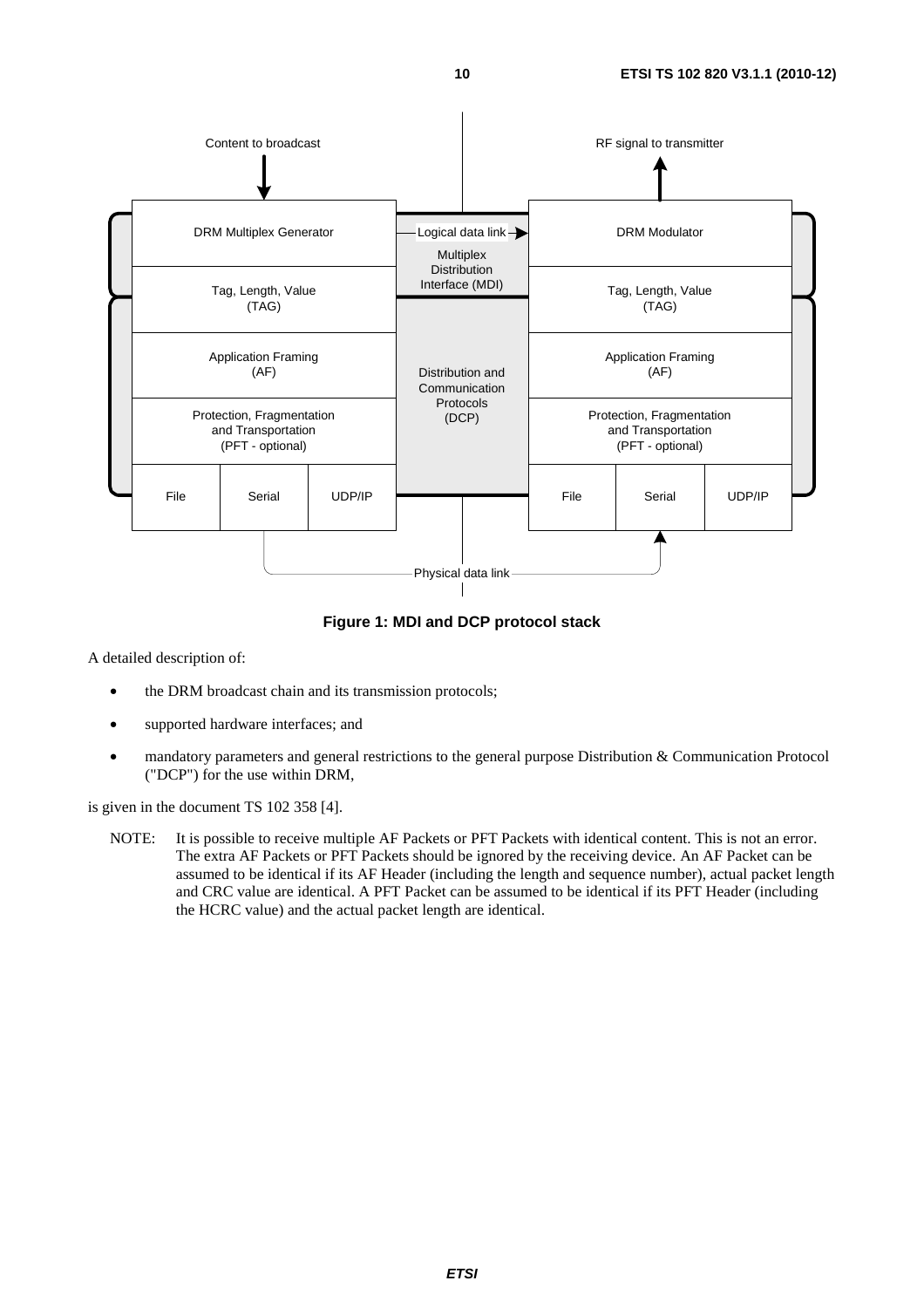#### 4.2.1 TAG items and packets (informative)

For ease of reference, the basic structure of a TAG Packet and the TAG Items it contains is described in figure 2. The normative definition is contained in TS 102 821 [2].



**Figure 2: TAG Packets and TAG Item overview** 

# 5 TAG items

Each MDI Packet consists of a number of TAG Items where each TAG Item carries a single piece of information. When combined, the TAG Items present in one MDI Packet completely describe one DRM logical frame. Upon reception of an MDI Packet, one DRM transmission frame may be produced. A DRM transmission super-frame may be produced from three consecutive MDI Packets for robustness modes A to D or four consecutive MDI Packets for robustness mode E (as defined by the "dlfc" TAG item, see clause 5.1.2).

The FAC, SDC (if present) and MSC data carried within one MDI Packet belong together, and describe one DRM logical frame. For example: When the reconfiguration index after a reconfiguration announcement reaches 0 for the first time, the MSC data of the same MDI Packet is the first MSC data to be configured according to the updated FAC/SDC information.

For robustness modes A to D:

- In the case of short interleaving, the FAC, SDC and MSC from one MDI packet shall be broadcast within the same 400 ms DRM transmission frame (signal on air).
- NOTE: Strictly, one frame's worth of MSC data is not confined exactly to one transmission frame even for short interleaving. Instead the first multiplex frame continues into the beginning of the second transmission frame and the second multiplex frame continues into the third transmission frame, because of the presence of the SDC symbols in the first frame. For the purposes of the above explanation the multiplex frame is equated with the transmission frame of the same index, i.e. the frame that carries most of the MSC cells of the multiplex frame.
- In case of long interleaving, the DRM transmission frame (signal on air) containing a particular FAC information only carries the first part of the related MSC data of the same DRM logical frame. While the FAC (and optionally the SDC) information of the current DRM logical frame is fully transmitted within one DRM transmission frame of 400 ms, the corresponding MSC data is spread over the current plus the following 4 consecutive DRM transmission frames.

For robustness mode E:

• The DRM transmission frame (signal on air) containing a particular FAC information only carries the first part of the related MSC data of the same DRM logical frame. While the FAC (and optionally the SDC) information of the current DRM logical frame is fully transmitted within one DRM transmission frame, the corresponding MSC data may be spread over the current plus the following 5 consecutive DRM transmission frames.

Within a single MDI Packet, each TAG Name shall be unique. No TAG Name may occur multiple times within a single MDI Packet.

Mandatory TAG Items must be supported by every MDI implementation, although not every Mandatory TAG Item will appear in every MDI Packet unless stated in the descriptions below.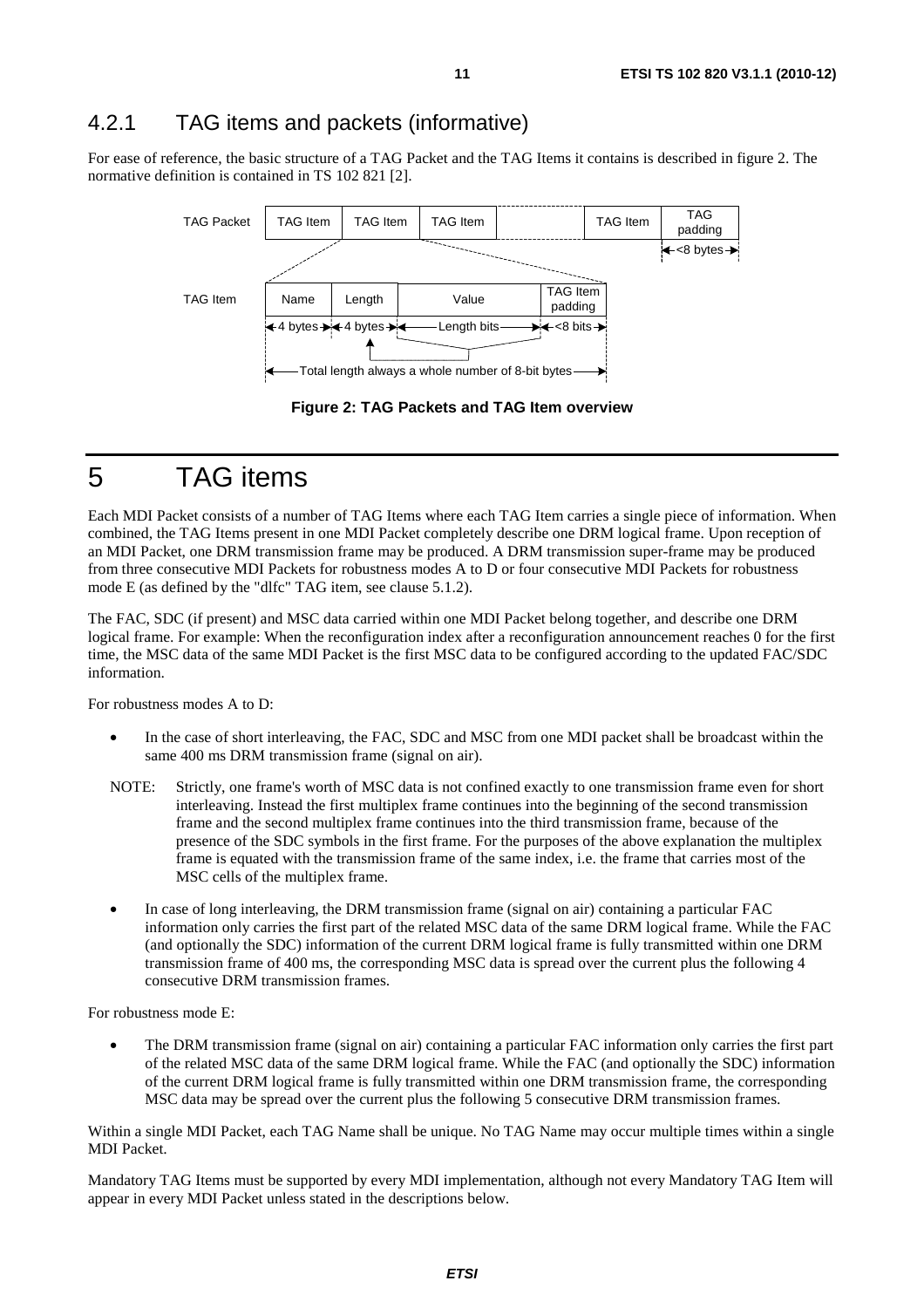The MDI also defines additional TAG Items which may be supported by some implementations - these are known as optional TAG Items and extend the basic MDI implementation. These TAG Items should be ignored without error by equipment not supporting the appropriate feature(s).

Additional proprietary TAG Items may be supported by individual implementations but do not form part of the MDI specification and should be ignored without error by equipment not recognizing the TAG Name. No MDI conformant equipment shall produce or require any additional information other than as described in the present document in order to work according to the DRM System Specification (ES 201 980 [1]).

### 5.1 Mandatory TAG items

DRM equipment receiving/decoding MDI shall correctly decode and interpret the following TAG Items. DRM equipment generating MDI shall generate all the following TAG Items, unless an exception is explicitly stated for individual TAG Items.

| <b>TAG Name</b><br>(ASCII) | <b>TAG Length</b><br>(bits)                                          | <b>TAG Value</b>                                                                                                                                                                                                                                                           |
|----------------------------|----------------------------------------------------------------------|----------------------------------------------------------------------------------------------------------------------------------------------------------------------------------------------------------------------------------------------------------------------------|
| *ptr                       | 64                                                                   | Control TAG Item "Protocol Type and Revision"; see the DCP definition<br>(TS 102 821 [2]) for format and interpretation details.                                                                                                                                           |
| dlfc                       | 32                                                                   | DRM logical frame counter: this value identifies a single MDI Packet.                                                                                                                                                                                                      |
| fac $_{-}$                 | 72 or 120                                                            | FAC data for one DRM logical frame (64 data bits + 8-bit-CRC for robustness<br>modes A to D or 112 data bits+ 8-bit-CRC for robustness mode E). See the<br>DRM System Specification (ES 201 980 [1]) for a full description.                                               |
| sdc                        | variable                                                             | SDC data block for one DRM logical frame (incl. 16-bit-CRC). See the DRM<br>System Specification (ES 201 980 [1]) for a full description.                                                                                                                                  |
| sdci                       | 32 (1 stream)<br>56 (2 streams)<br>80 (3 streams)<br>104 (4 streams) | SDC Information contains the complete "Multiplex Description Data Entity - type<br>0" as described in the DRM System Specification (ES 201 980 [1]).                                                                                                                       |
| robm                       | 8                                                                    | Current robustness mode;<br>Encoding:<br>$0x00 =$ robustness mode A;<br>$0x01$ = robustness mode B;<br>$0x02$ = robustness mode C;<br>$0x03$ = robustness mode D;<br>$0x04$ = robustness mode E.                                                                           |
| str <sub>0</sub>           | variable                                                             | The data for MSC stream 0 for one DRM logical frame.                                                                                                                                                                                                                       |
| str1                       | variable                                                             | The data for MSC stream 1 for one DRM logical frame, if any.<br>If stream 1 is not present in the multiplex, this TAG Item shall be omitted or<br>have zero length.                                                                                                        |
| str <sub>2</sub>           | variable                                                             | The data for MSC stream 2 for one DRM logical frame, if any.<br>If stream 2 is not present in the multiplex, this TAG Item shall be omitted or<br>have zero length.<br>If stream 1 is not present in the multiplex, stream 2 shall also be omitted or have<br>zero length. |
| str3                       | variable                                                             | The data for MSC stream 3 for one DRM logical frame, if any.<br>If stream 3 is not present in the multiplex, this TAG Item shall be omitted or<br>have zero length.<br>If stream 2 is not present in the multiplex, stream 3 shall also be omitted or have<br>zero length. |

#### **Table 1: Mandatory TAG items**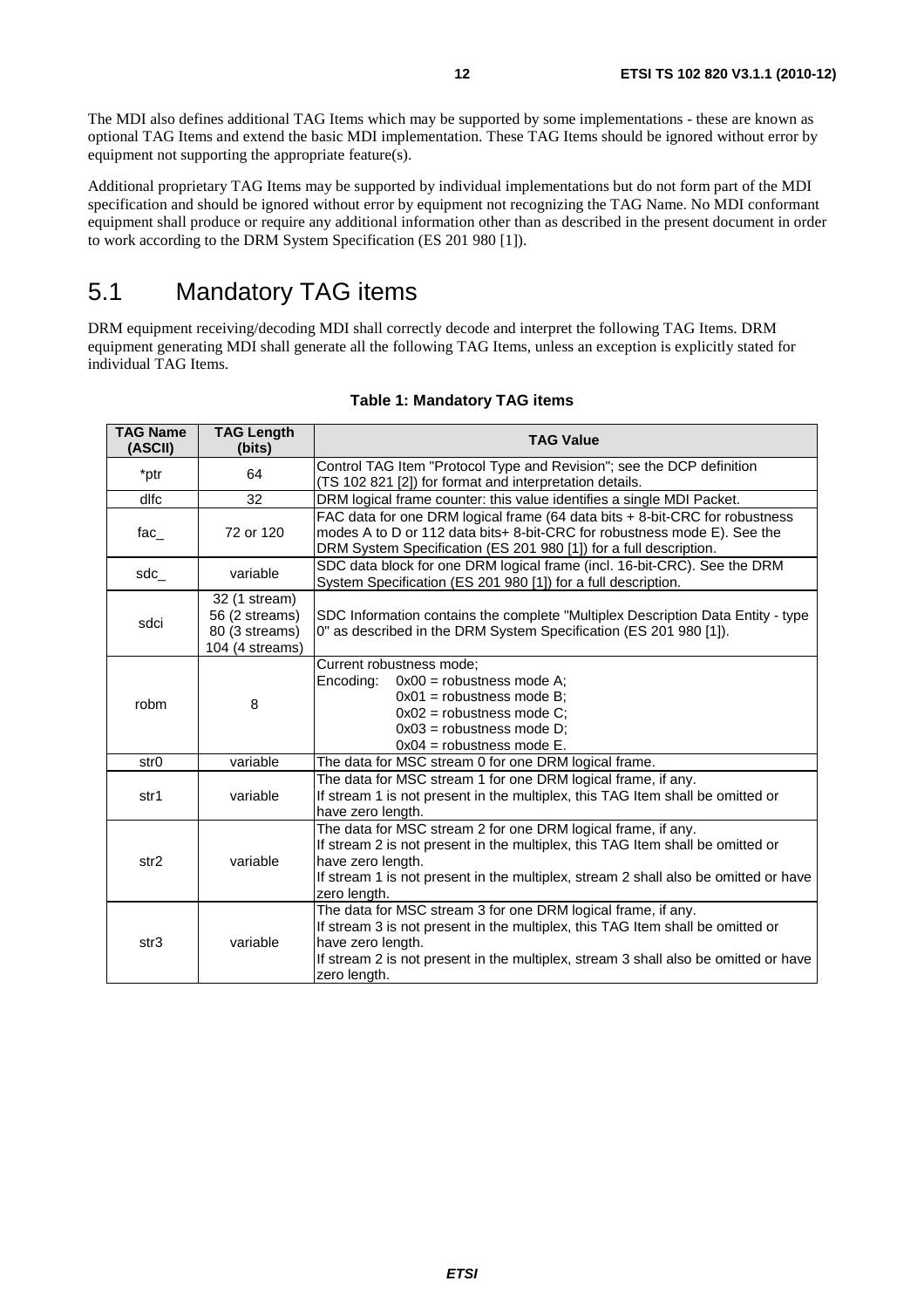#### 5.1.1 Protocol type and revision (\*ptr)

This TAG Item shall be included in every MDI Packet.

| <b>TAG Name</b> |   |  |  | <b>TAG Length</b> |                                                              | <b>TAG Value</b> |   |                |  |           |  |                                             |  |
|-----------------|---|--|--|-------------------|--------------------------------------------------------------|------------------|---|----------------|--|-----------|--|---------------------------------------------|--|
| ASCII "*ptr"    |   |  |  | 64 bits           | Protocol                                                     |                  |   | Major<br>Minor |  |           |  |                                             |  |
| $\star$         | D |  |  |                   | $00_{16}$ 00 <sub>16</sub> 00 <sub>16</sub> 40 <sub>16</sub> | D                | M |                |  | $00_{16}$ |  | $00_{16}$ 00 <sub>16</sub> 00 <sub>16</sub> |  |
| 4 bytes         |   |  |  |                   | 4 bytes                                                      |                  |   |                |  | 8 bytes   |  |                                             |  |

**Figure 3: Protocol type and revision** 

**Protocol type:** The ASCII string "DMDI" (DRM Multiplex Distribution Interface).

**Major revision:** Currently 0001<sub>16</sub>.

- NOTE 1: If the MDI Packet carries content for robustness modes A to D, the major revision number  $0000_{16}$  may be used to maintain compatibility with version 0.0 MDI implementations. Content for robustness mode E requires the use of MDI version 1.0.
- NOTE 2: The value of the mandatory 'robm' TAG Item may be checked to identify whether MDI Packets are scheduled to be transmitted every 400 ms (robustness modes A to D) or every 100 ms (robustness mode E).

**Minor revision:** Currently  $0000_{16}$ .

For further information on the revision numbering, refer to clause 5.3.

#### 5.1.2 DRM logical frame count (dlfc)

This TAG Item shall be included in every MDI Packet.



#### **Figure 4: DRM logical frame count**

**Logical frame count:** The value shall be incremented by one by the device generating the MDI Packets for each MDI Packet sent. In the event that the maximum value is reached, the counter shall reset to zero  $\ldots$ , FFFFFFE<sub>16</sub>, FFFFFFFF<sub>16</sub>, 00000000<sub>16</sub>, 00000001<sub>16</sub>, .... The receiver shall not expect or require the first packet received to have a specific value of logical frame count. This value shall be used by the receiver of the MDI Packet to ensure that packets which arrive out-of-order are re-ordered correctly. The logical frame count may also be used to detect lost MDI Packets and, if a suitable link exists, request retransmission of the lost packet.

NOTE: Identical MDI Packets might be received multiple times. This is not an error. Instead, the receiving device should just ignore the extra MDI Packets with identical content (i.e. at least the same "dlfc", AF Header content and AF-CRC value).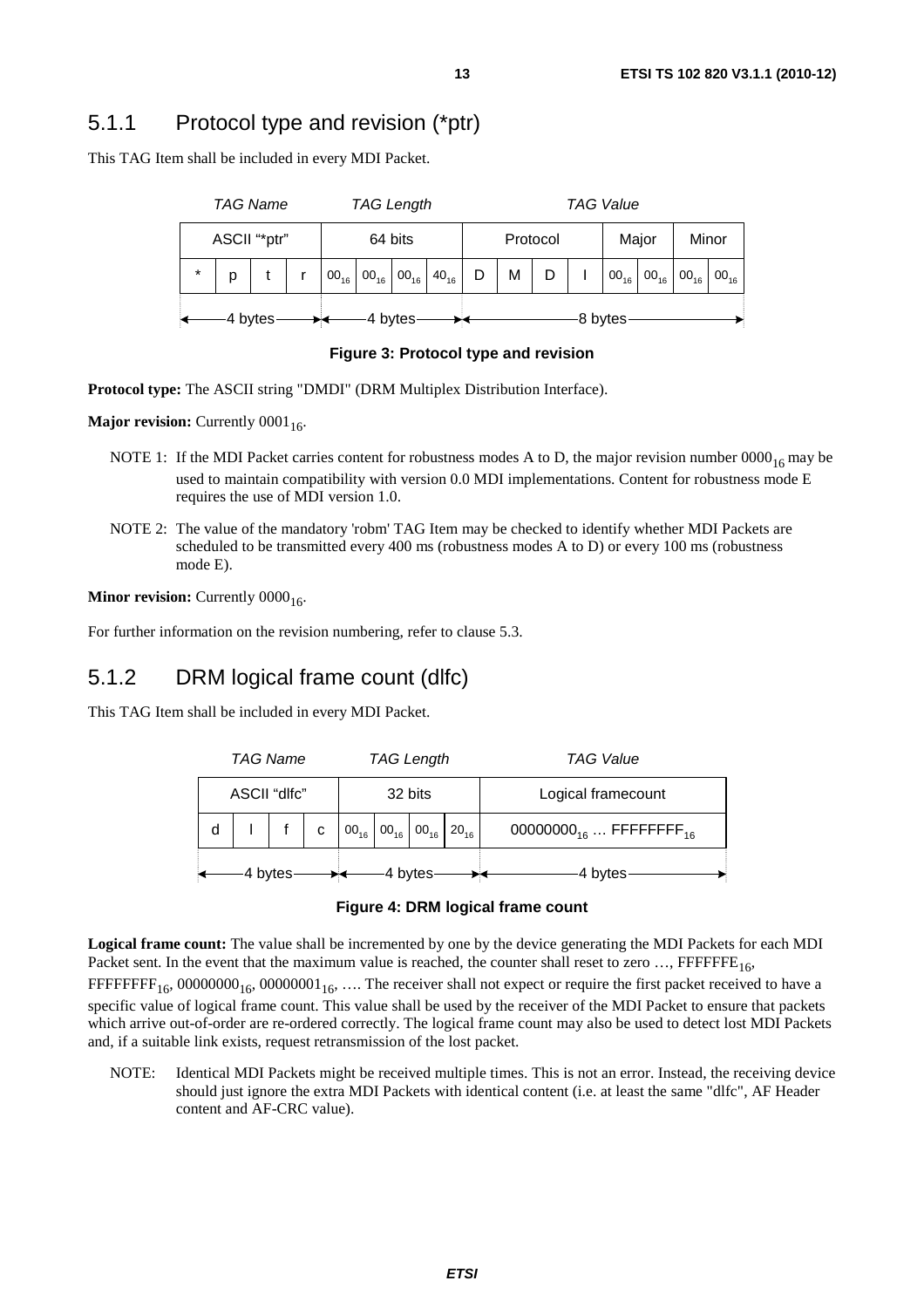### 5.1.3 Fast access channel (fac\_)

This TAG Item shall be included in every MDI Packet.





**Channel parameters:** as described in ES 201 980 [1], clause 6.3.3.

**Service parameters:** as described in ES 201 980 [1], clause 6.3.4. The data carried in the Service Parameters shall be repeated according to the FAC repetition rules described in ES 201 980 [1], clause 6.3.6. The length of this section depends on the DRM robustness mode: 44 bits (1 service description) for robustness modes A to D or 92 bits (2 service descriptions of 44 bits each plus 4 bits padding set to 0) for robustness mode E.

**CRC:** as described in ES 201 980 [1], clause 6.3.5.

#### 5.1.4 Service description channel (sdc\_)

This TAG Item shall only be included in the MDI Packet containing the data for the first logical frame in each transmission super-frame. This TAG Item shall not be included in any other MDI Packets.



**Figure 6: Service description channel** 

**Rfu:** these four bits are reserved for future use and shall have the value zero.

**AFS index:** as described in ES 201 980 [1], clause 6.4.2.

**SDC data:** as described in ES 201 980 [1], clause 6.4.3.

**CRC:** as described in ES 201 980 [1], clause 6.4.2.

The value of "n" depends upon the robustness mode, SDC mode and spectrum occupancy of the DRM ensemble as described in ES 201 980 [1], clause 6.4.2, table 61 which lists values in the range 13 to 207.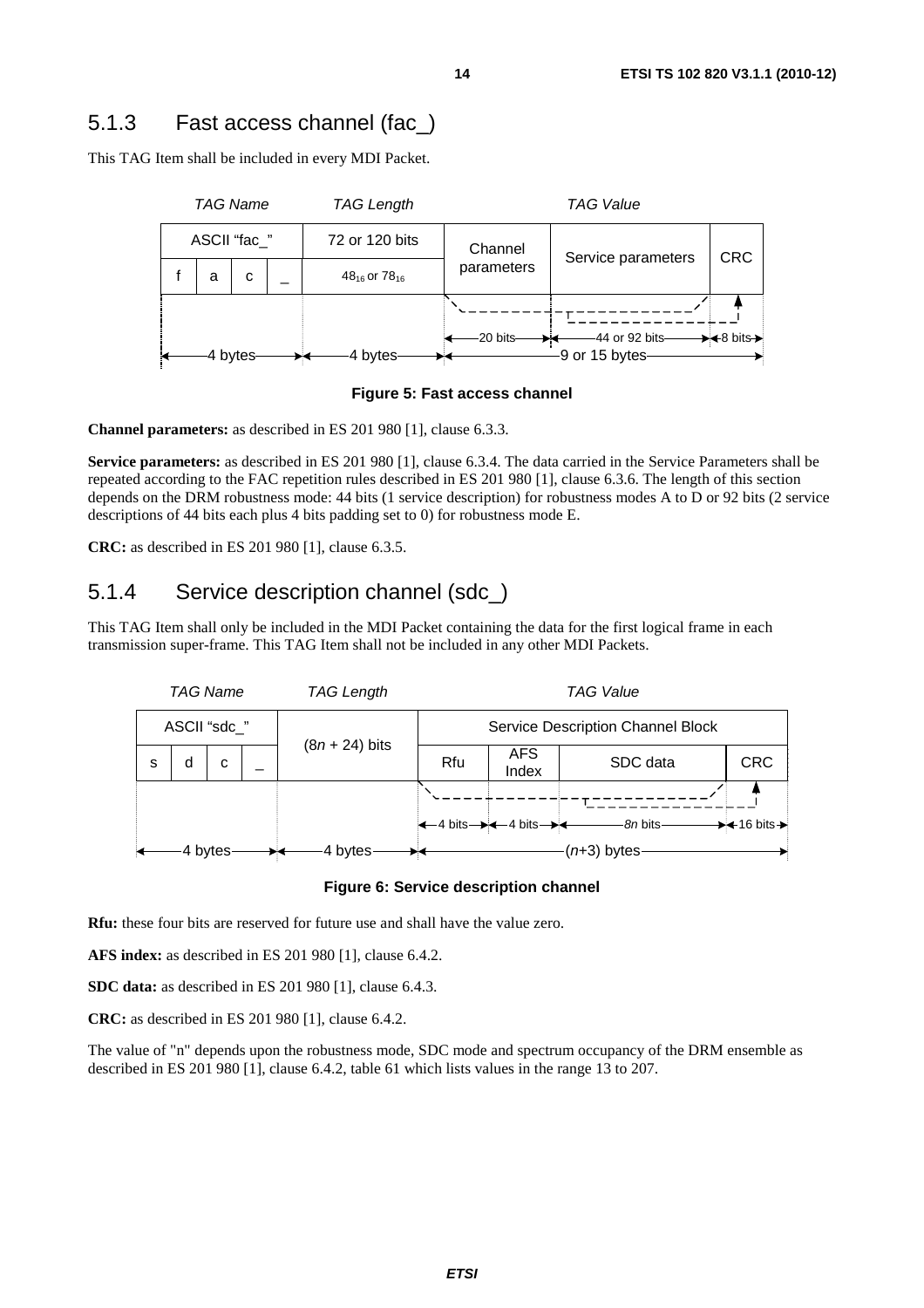#### 5.1.5 Service description channel information (sdci)

This TAG Item shall be included in every MDI Packet.



**Figure 7: Service description channel information** 

**Rfu:** these four bits are reserved for future use and shall have the value zero.

**PLA and PLB:** the protection level as described in ES 201 980 [1], clause 7.5.1.

**Stream Description n:** the stream description for an individual MSC stream - see ES 201 980 [1], clause 6.4.3.1. Up to four stream descriptions may be included, the corresponding stream data being carried in the MDI str0, str1, str2 and str3 TAG Items respectively.

#### 5.1.6 Robustness mode (robm)

This TAG Item shall be included in every MDI Packet.



#### **Figure 8: Robustness mode**

**Robustness mode:** the robustness mode to be used encoded as shown in table 2. All other values are reserved for future use.

| <b>Value</b> | <b>Robustness mode</b> |
|--------------|------------------------|
| $00_{16}$    |                        |
| $01_{16}$    | R                      |
| $02_{16}$    | Ր։                     |
| $03_{16}$    |                        |
|              | F                      |

#### **Table 2: Robustness mode encoding**

NOTE 1: The value  $04_{16}$  is not available for the MDI protocol version 0.0.

NOTE 2: The value of the "robm" TAG Item may be checked to identify whether MDI Packets are scheduled to be transmitted every 400 ms (robustness modes A to D) or every 100 ms (robustness mode E).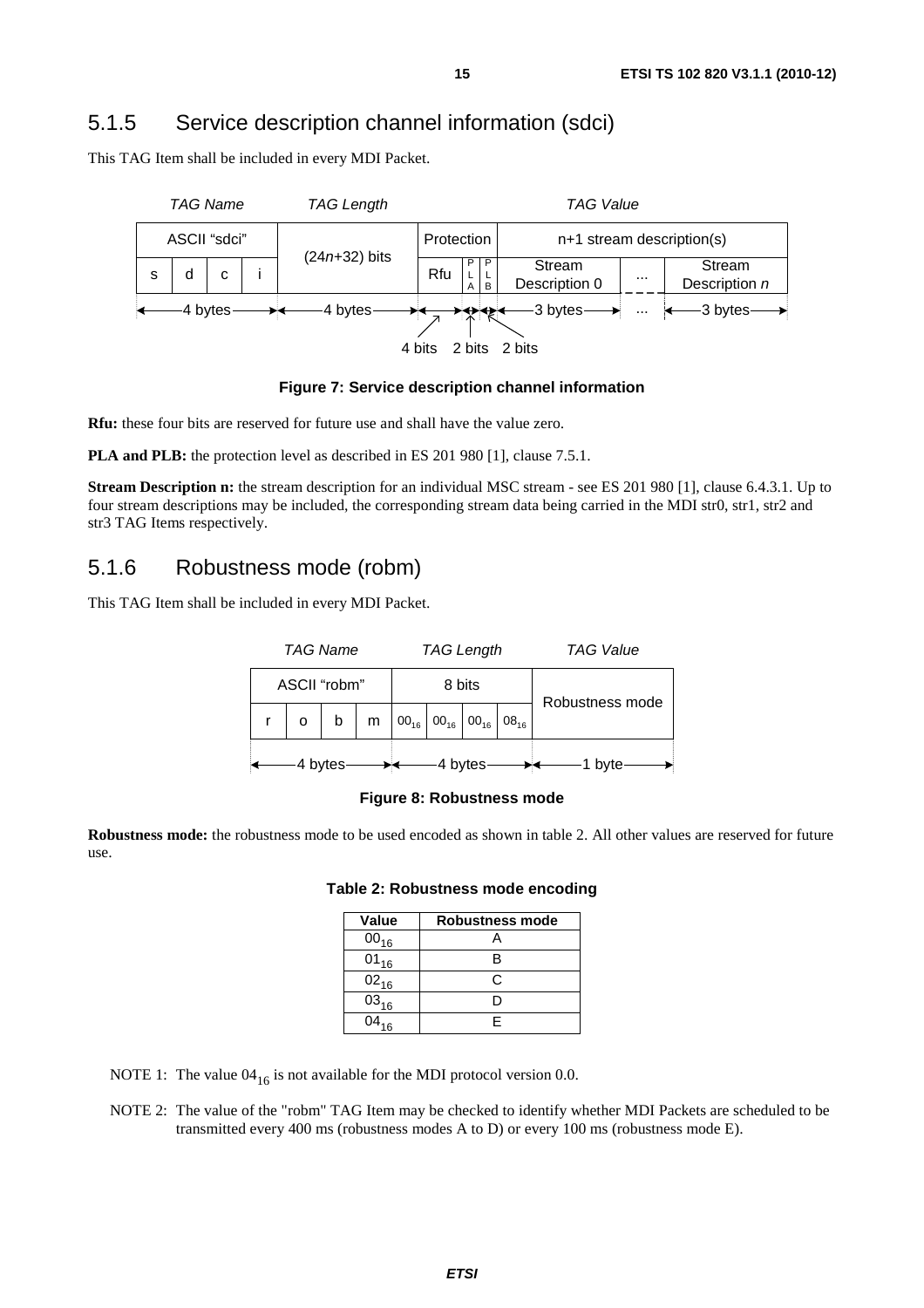#### 5.1.7 Stream <n> (str0, str1, str2 and str3)

The str0, str1, str2 and str3 TAG Items shall contain the data for the corresponding DRM stream. If the TAG Length is zero, the TAG Item may be omitted from the MDI Packet.



**Figure 9: Stream data** 

**Data:** the content of one of the streams present in the DRM multiplex.

### 5.2 Optional TAG items

Every DRM MDI implementation may choose to support the following optional TAG Items. Where one or more of the optional TAG Items are supported, they shall behave as described below. When not supported by an implementation, the presence of these TAG Items shall be ignored.

#### **Table 3: Optional TAG Items**

| <b>TAG Name</b><br>(ASCII) | <b>TAG Length</b><br>(bits) | <b>TAG Value</b>                                                                                      |
|----------------------------|-----------------------------|-------------------------------------------------------------------------------------------------------|
| info                       | variable                    | Free-form textual information.                                                                        |
| tist                       | 64                          | This TAG Item specifies the point in time at which the DRM transmission frame<br>should be broadcast. |

#### 5.2.1 Information (info)

This TAG Item may be included in any MDI Packet.



**Figure 10: Info TAG item** 

**UTF-8 Text:** an arbitrary number of bytes encoding a text string using UTF-8 (ISO/IEC 10646 [3]). No fixed purpose is defined for this string, however it is envisaged that the value may be displayed by a DRM Modulator. This could be used for any purpose, for example to identify the DRM Multiplex or the DRM Multiplexer providing the MDI Packets being processed or to provide warnings, additional information, statistics, etc.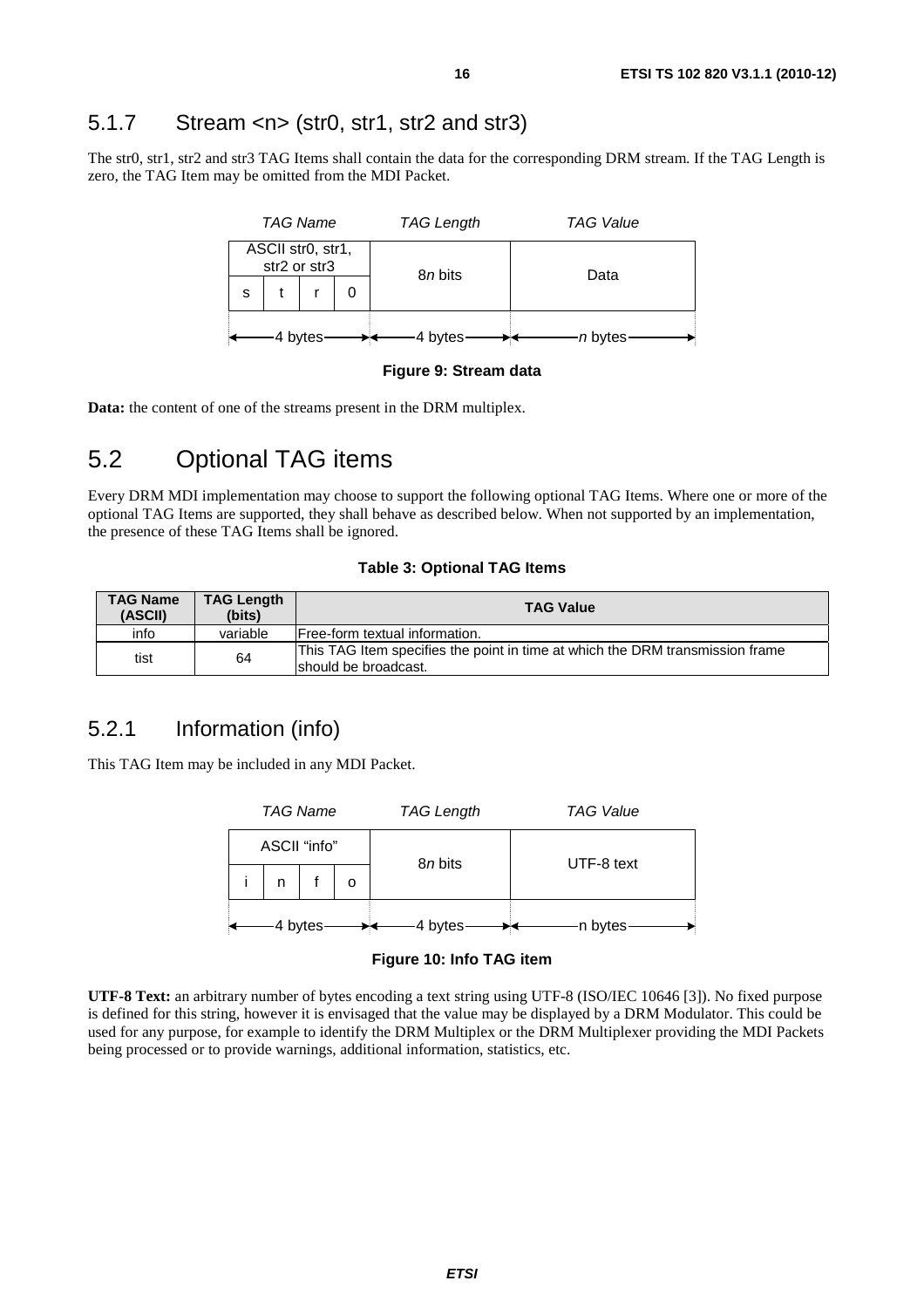#### 5.2.2 Timestamp (tist)

This TAG Item shall be included in every MDI Packet intended to be broadcast using an SFN or SMFN. It may be included in any other MDI Packet if desired.





**UTCO:** the offset (in seconds) between UTC and the Seconds value. The value is expressed as an unsigned 14-bit quantity. As of 2000-01-01 T 00:00:00 UTC, the value shall be zero. As of 2009-01-01 T 00:00:00 UTC the value shall be 2. The value shall change as a result of each further leap second applied to UTC. The value contained in this field shall have no effect on the time of emission from the modulator.

**Seconds:** the number of SI seconds since 2000-01-01 T 00:00:00 UTC as an unsigned 40-bit quantity.

**Milliseconds:** the number of milliseconds  $(1/1000$ <sup>th</sup> of an SI second) since the time expressed in the Seconds field. The value is expressed as an unsigned 10-bit quantity. The values 1 000 to 1 023 inclusive are reserved for future use.

**DRM Timestamp:** taken together, the Seconds and Milliseconds values produce the DRM Timestamp value that defines the time at which 50 % of the energy of the first time sample from the IFFT of the first symbol of the DRM transmission frame shall have been radiated on air. Each subsequent MDI packet (as defined by the "dlfc" value, see clause 5.1.2) shall have a timestamp value which increases by 400 ms for robustness modes A to D) or 100 ms for robustness mode E. The chosen bit-widths allow DRM Timestamp to represent uniquely any date/time from 2 000 AD until approximately 34 800 AD with a resolution of one millisecond. Conversion between DRM Timestamp and other standard time references is outlined in annex B.

NOTE: The binary value of the combined DRM Timestamp field does not increase uniformly due to the modulo-1 000 milliseconds count.

It is the function of the DRM Multiplexer to allow sufficient time when encoding this value to enable the longest transmission path to deliver the data before it is required by the DRM Modulator. All modulators supporting this TAG Item shall provide at least ten seconds of buffering of MDI Packets.

#### 5.3 Revision history

Table 4 contains the history of the TAG Item changes of the MDI Protocol for each new revision.

| <b>Major</b>             | <b>Minor</b> | Date                   | Changes from previous to new revision                                                                                                             |
|--------------------------|--------------|------------------------|---------------------------------------------------------------------------------------------------------------------------------------------------|
| <b>revision revision</b> |              |                        |                                                                                                                                                   |
| $0000_{16}$              |              |                        | $0000_{16}$ 2003-02-04 Initial revision                                                                                                           |
| $0001_{16}$              |              | $0000_{16}$ 2010-03-01 | Values and definitions for robustness mode E added;<br>version 0.0 implementations can only handle values<br>defined for robustness modes A to D. |

#### **Table 4: Revision history**

Changes to the protocol which will allow existing decoders to still function will be represented by an increment of the minor version number only. Any new features added by the change will obviously not need to be supported by older modulators. Existing TAG Items will not be altered except for the definition of bits previously declared *Rfu*. New TAG Items may be added.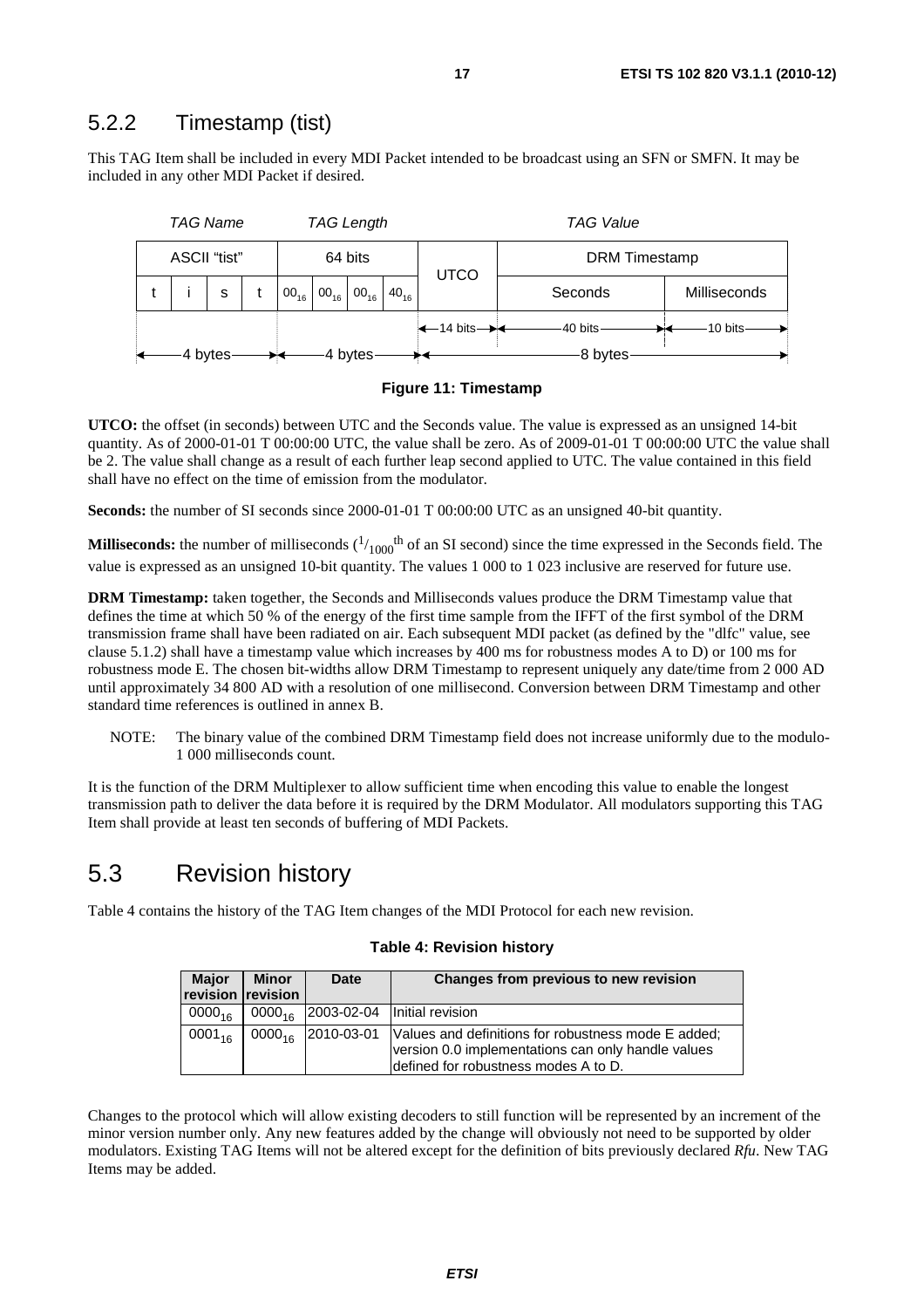Changes to the protocol which will render previous implementations unable to correctly process the new format will be represented by an increment of the major version number. Older implementations should not attempt to decode such MDI packets. Changes may include modification to or removal of existing TAG Item definitions.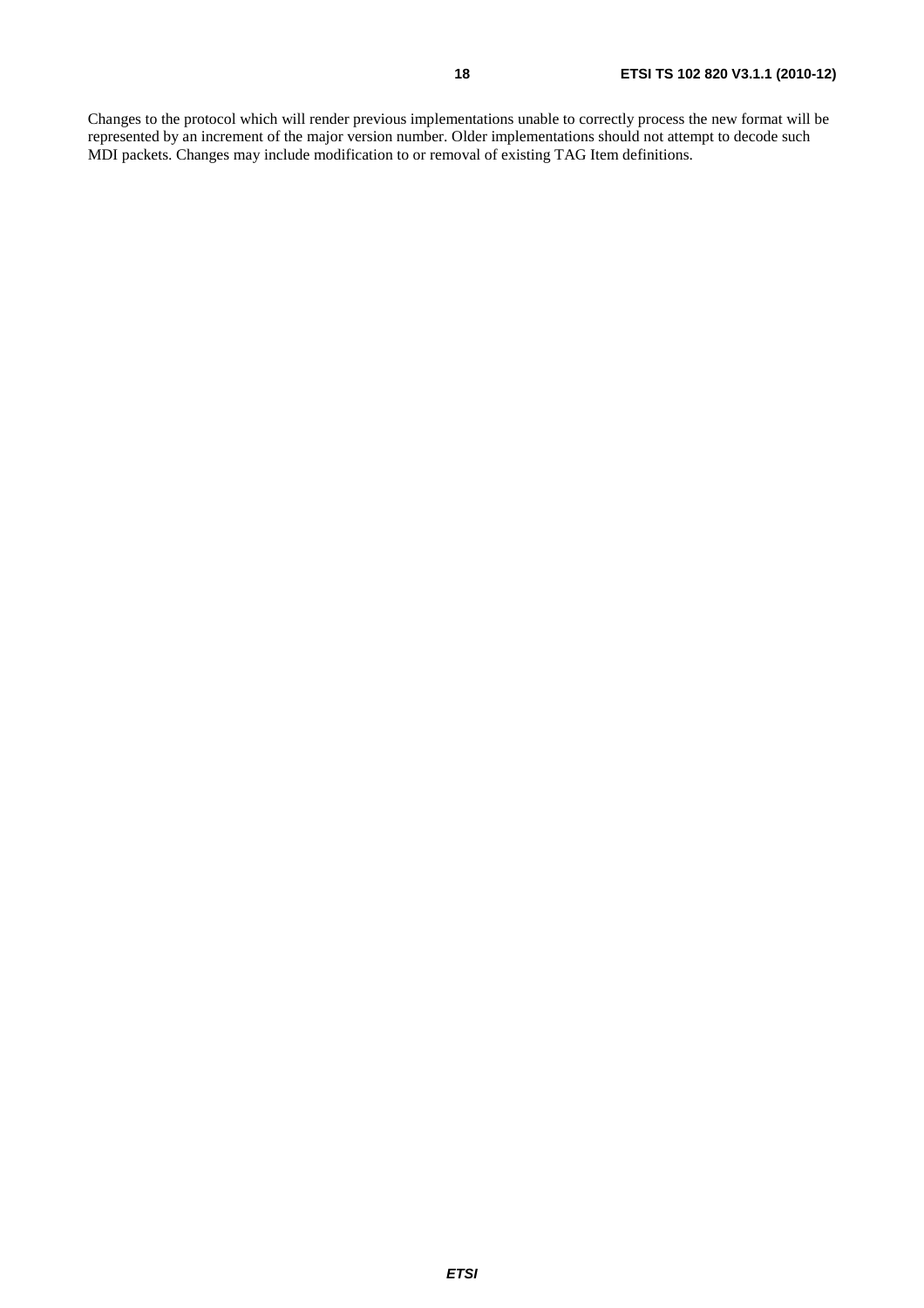# Annex A (informative): Typical DRM networks

The following list describes some of the possible options for building SFN/SMFN/MFN networks. The intention is to clarify the use of the "tist" TAG which is only mandatory for SFN or SMFN networks.

- **Single Frequency Networks (SFN):**
	- All DRM transmitters broadcast an identical DRM signal such that they appear at the receiving antenna nominally at the same time and on the same frequency. Such signals received simultaneously by a DRM compliant receiver may increase the reception quality. The DRM timestamp TAG Item tist (together with any locally configured timing offset) is used to ensure that the transmitters are accurately synchronized. The typical timing accuracy required is around 0,5 % of the guard interval for the transmission mode in use, approximately  $\pm 13.3$  µs in robustness mode A,  $\pm 26.65$  µs in robustness modes B and C,  $\pm 36.65$  µs in robustness mode D,  $\pm 1,25$  µs in robustness mode E.
- **Synchronized Multi-Frequency Networks (SMFN):**
	- All DRM transmitters broadcast identical DRM signals such that they appear at the receiving antenna nominally at the same time but on different frequencies. This allows the receiver to exploit the Alternative Frequency Switching (AFS) feature of DRM to seamlessly switch to an alternative frequency. The DRM timestamp TAG Item tist (together with any locally configured timing offset) is used to ensure that the transmitters are accurately synchronized. The typical timing accuracy required is around 1 % of the SDC duration, approximately 533.2  $\mu$ s in robustness modes A and B,  $\pm 600.0 \mu$ s in robustness mode C,  $\pm$ 499,8 µs in robustness mode D and  $\pm$ 125,0 µs in robustness mode E.
- **Non-synchronized Multi-Frequency Networks (MFN):**
	- All DRM transmitters broadcast similar or identical DRM signals such that they appear at the receiving antenna at slightly different times and on different frequencies. This does not allow the use of the Alternative Frequency Switching (AFS) feature but still allows a non-seamless switch to an alternative frequency. The DRM timestamp TAG Item tist (together with any locally configured timing offset) may be used if desired to achieve synchronization between the transmitters.
- **Single transmitter:**
	- The DRM transmitter is the only one broadcasting the DRM Multiplex. AFS support is not appropriate as there is only one transmitter, however it is possible to non-seamlessly switch to an alternative frequency carrying one or more of the services in the current multiplex.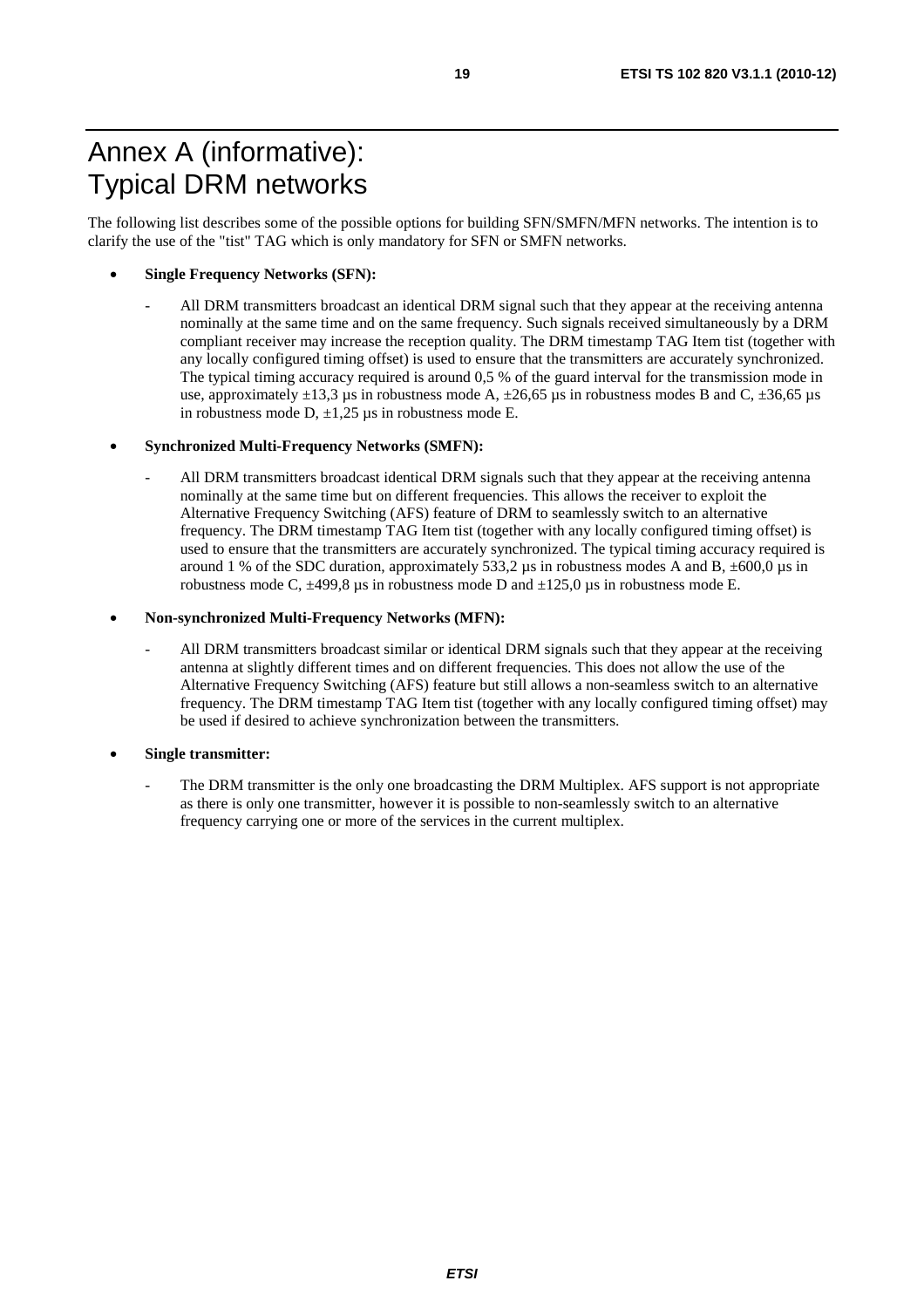# Annex B (informative): DRM Timestamps

# B.1 Relationships

The relationships between UTC, TAI, GPS Time and DRM Timestamp (as defined in clause 5.2.2) are, as at the time of writing (March 2010), as follows:

- $GPS = TAI 19$  s (constant).
- $UTC = TAI 34$  s (variable due to leap seconds).
- UTC = GPS 15 s (variable due to leap seconds).
- UTC = DRM UTCO (constant due to varying value of UTCO).
- DRM = TAI 32 s (constant).
- DRM = GPS 13 s (constant).
- $DRM = UTC + UTCO$  (constant due to varying value of UTCO).

# B.2 Rationale

Several other standard time/date encodings are in common use, including MJD, UTC, GPS and TAI. It was agreed that none of these adequately addressed the needs of a DRM system and that it was desirable to define a time format specifically for the DRM Timestamp. The following reasons were given for rejecting other common timebases:

- MJD is subject to leap seconds making the fractional portion very hard to represent in a fixed-point format.
- UTC is subject to leap seconds making the number of seconds in a day variable (86 399 / 86 400 / 86 401).
- GPS Time is subject to "week number wrapping" approximately every 19,7 years.
- UTC, TAI, MJD and GPS Time all have epochs (start dates) partway through the 400-year leap-year cycle.

The DRM Timestamp is not subject to leap seconds but contains sufficient extra information (in the UTCO field) to trivially convert the value to UTC which does include leap-seconds. Conversion to GPS Time and/or TAI is also trivial, simply involving the subtraction of a constant value. The epoch for DRM Time is synchronized with the start of a 400-year leap-year cycle, making leap-year calculations simpler and less error prone.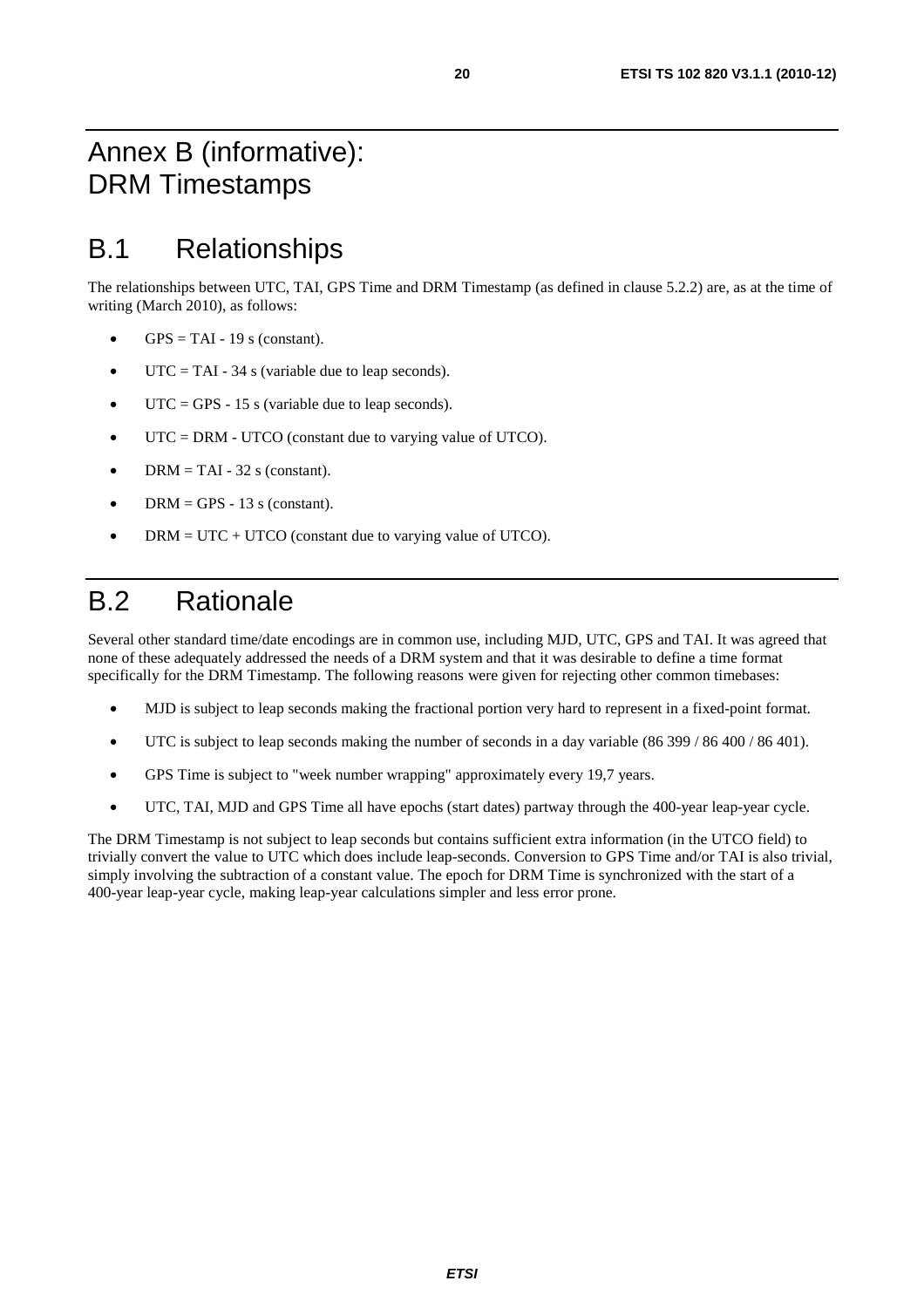# Annex C (normative): Physical presentation

The DCP (TS 102 821 [2]) allows almost any physical interface to be used.

All MDI applications shall provide a UDP/IP interface using twisted-pair Ethernet (10Base-T or better). The parameters for the IP stack shall be manually configurable. Automatic configuration using DHCP, BOOTP or similar may also be provided.

Optionally RS232 interfaces may be provided.

Further optional interfaces may also be included in later revisions.

A detailed specification of the parameters and hardware of the interface types listed above is provided in TS 102 358 [4].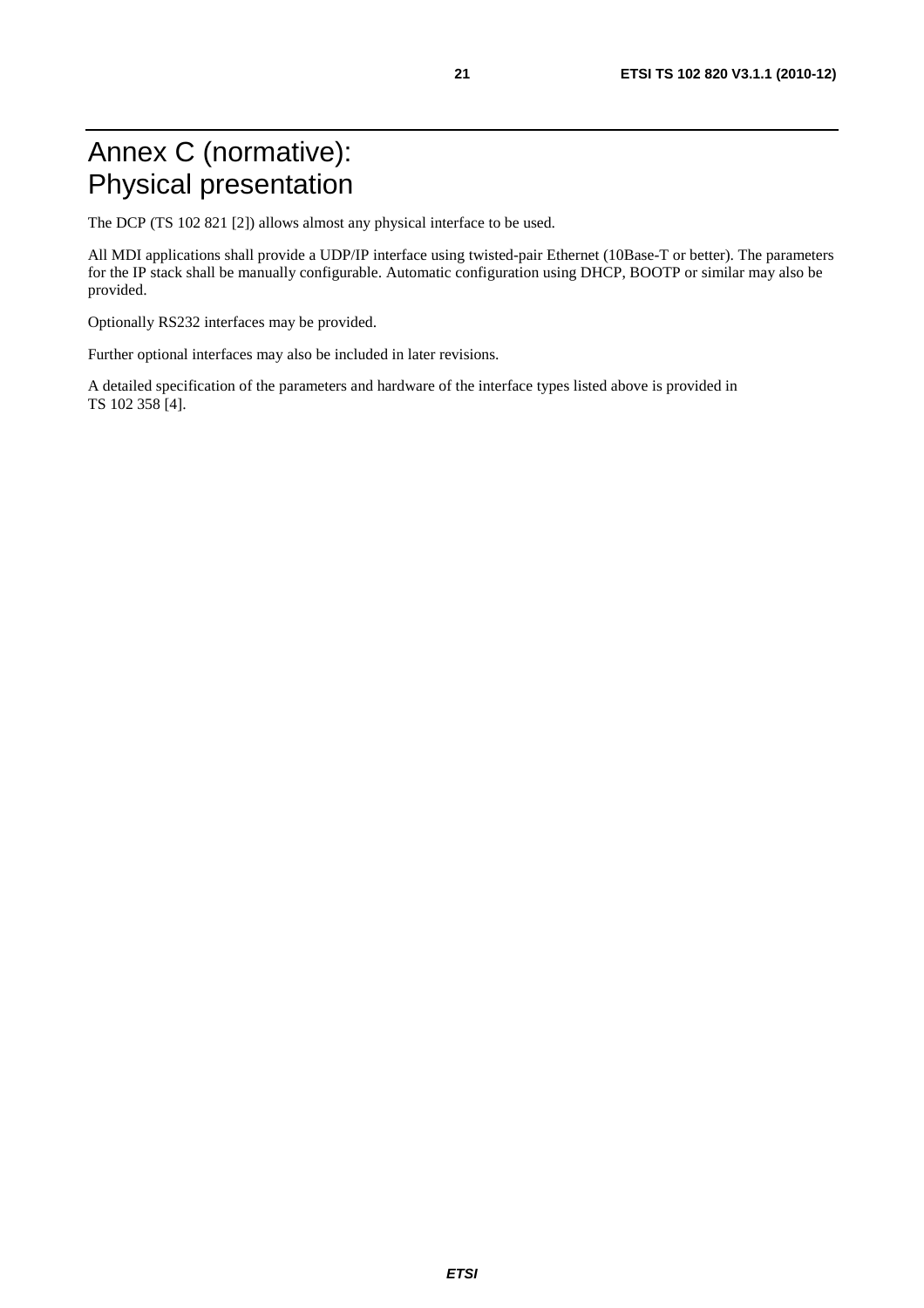# Annex D (normative): MDI switching mechanism

The mechanism described in this annex shall be implemented by any "MDI Switcher" device (a device supporting MDI Switching functionality, see below).

The mechanism may optionally be implemented by DRM Multiplex Generators (which may state the fact of supporting this feature).

One scenario of MDI distribution might be the transmission of several MDI streams in parallel (e.g. via satellite). This allows a transmitter site to individually order any DRM Modulator to switch among the available sources of MDI input. In this context it might happen that the announcement of a new MDI stream and its configuration is required at the transmitter site, while there is no possibility to provide the full stream content in advance of the actual switch time (e.g. due to bandwidth limitations or just unavailable content).



**Figure D.1: MDI Switcher setup - local MDI input selection** 

A DRM Multiplex Generator supporting the "MDI switching mechanism" shall create and send out MDI Packets such that the time value stored in the "tist" timestamp TAG Item indicates a full minute or a multiple of 400 ms (for robustness modes A to D) or 100 ms (for robustness mode E) increments afterwards. The packets whose timestamps correspond to the full minute (or multiples of 1,2 seconds (for robustness modes A to D) or 400 ms (for robustness mode E) afterwards) shall contain the first frame of a DRM transmission super frame, i.e. the frame number in the fac\_ item shall be zero and SDC information shall be provided in the "sdc\_" TAG Item. This allows easy transition between MDI streams originating from different sources.

# D.1 Scenario examples

#### **Example 1**

A broadcaster provides two MDI streams named A and B via satellite distribution to all its transmitter sites. At a certain point in time, all DRM Modulators currently processing MDI stream A shall switch to MDI stream B.

In this case the broadcaster can provide the correct reconfiguration announcement within MDI stream A in advance for all DRM Modulators currently processing MDI stream A. At the point in time indicated by the reconfiguration signalling, all DRM Modulators currently processing MDI stream A shall switch to MDI stream B. The transmission network capacity occupied by MDI stream A can then be used by a new MDI stream C.

This transition can be done without any additional external configuration information provided by the broadcaster to the transmitter site (except the switch command)!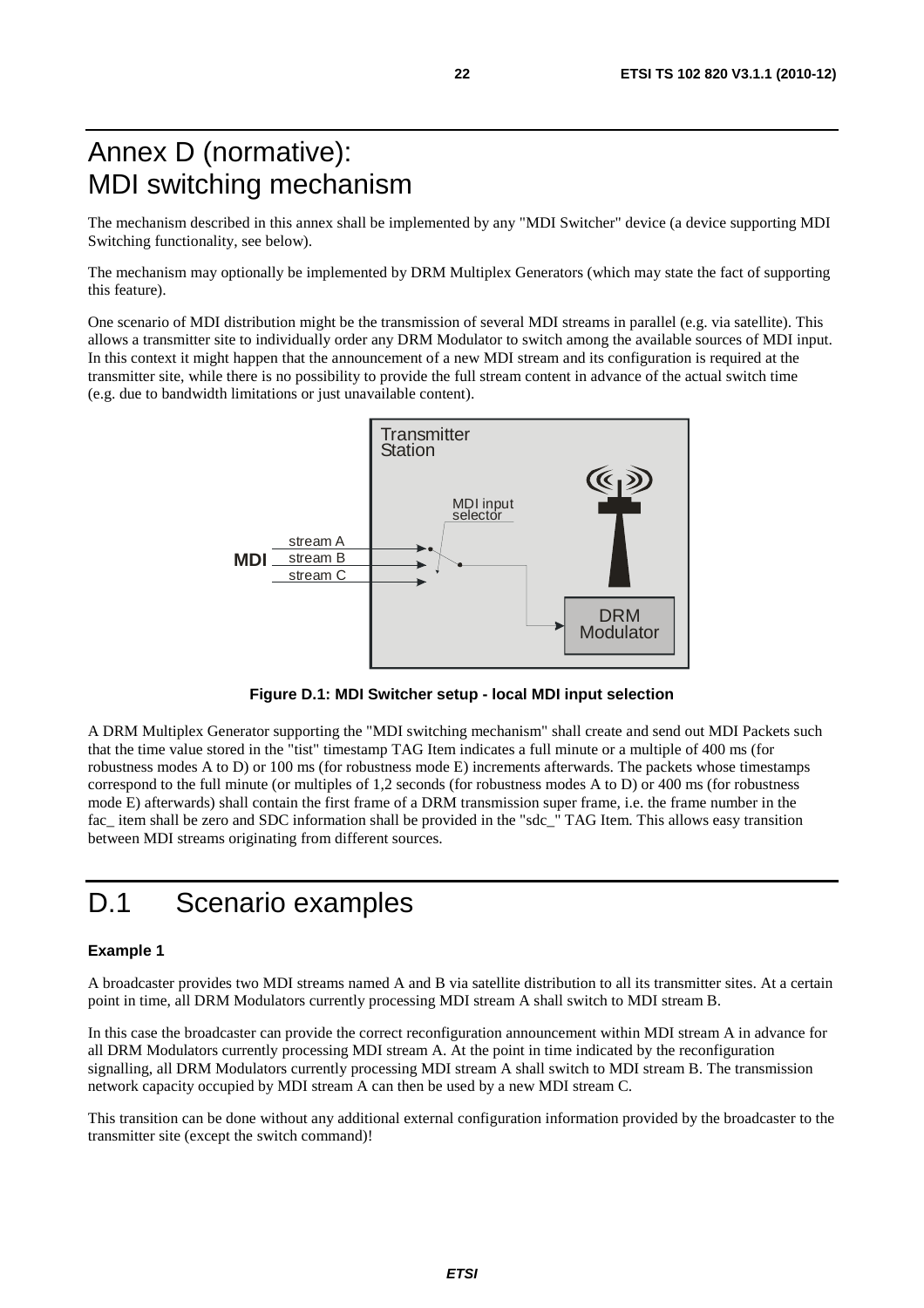#### **Example 2**

A broadcaster continuously provides two MDI streams named A and B via satellite distribution to all its transmitter sites. The DRM Modulators X and Y are currently processing MDI stream A, while DRM Modulator Z processes MDI stream B. At a certain point in time, only DRM Modulator Y shall switch from MDI stream A to MDI stream B. This can be done fully in accordance with the DRM specification regarding the announcement of configuration changes in advance to the DRM receivers: During the reconfiguration period, an MDI Switcher device (which may be implemented as a stand-alone device) modifies the MDI stream A on the fly to:

- a) signal the reconfiguration; and
- b) signal the future configuration derived from MDI stream B within the SDC.

So during the reconfiguration period (of DRM Modulator Y), DRM Modulator X continues to process the unmodified MDI stream A, while DRM Modulator Z continues to process the unmodified MDI stream B. Only DRM Modulator Y processes a locally modified MDI stream A, containing the announcement for the following reconfiguration to MDI stream B.

This transition can be done without any additional external configuration information provided by the broadcaster to the transmitter site (except the switch command)!

However problems might arise if MDI stream B undergoes a reconfiguration at the same time as the transition from MDI stream A to MDI stream B for DRM Modulator Y shall take place.

#### **Example 3 (MDI configuration announcement)**

A broadcaster provides one MDI stream named A via satellite distribution to all its transmitter sites, along with additional non-MDI data. At a certain point in time, some DRM Modulators shall switch from MDI stream A to a newly started MDI stream C (replacing some other stream B or alternatively the non-MDI content on the distribution network). The broadcaster *cannot* generally send the required reconfiguration information as part of MDI stream A, since some DRM Modulators shall continue broadcasting MDI stream A!

In this case the broadcaster might choose to start broadcasting MDI stream C some time in advance to the point in time when the switch shall take place, to allow the MDI Switcher devices to create the correct reconfiguration signalization for the DRM Modulators scheduled to switch from MDI stream A to MDI stream C (see example 1). However, if this option is not available (e.g. due to bandwidth limitations on the distribution network), the broadcaster may also choose to broadcast **MDI Configuration Announcement Packets** for MDI stream C. These Packets contain no MSC data and are therefore very small in size.

Note that an MDI Switcher device must not alter the output MDI stream in case of SFN operation, if only parts of the SFN are altered or discontinued. Otherwise the receivers within the SFN may receive a fully distorted signal for a few seconds (e.g. while some SFN transmitters broadcast the default MDI stream A, while other SFN transmitters broadcast an altered MDI stream A including the reconfiguration announcement to another MDI stream B).

# D.2 MDI Configuration Announcement Packets

To support the MDI switching mechanism by pre-signalling the configuration of an upcoming MDI stream, a special version of MDI Packets can be used: "MDI Configuration Announcement Packets".

The TAG Items contained in an MDI Configuration Announcement Packet must comprise all mandatory and may comprise any optional (or proprietary) TAG Item contained in an ordinary MDI Packet (see clause 5), with the following exceptions:

- None of the TAG Items "str0", "str1", "str2" or "str3" must be present. This ensures that an MDI Modulator implementation that is not aware of MDI Configuration Announcement TAG Packets is not confused by such an MDI Configuration Announcement Packet, because it will simply discard it as invalid.
- The "sdc\_" TAG Item, which is normally mandatory only in every third MDI Packet, may be contained in any MDI Configuration Announcement TAG Packet, optionally carrying another piece of the total SDC information with every repetition.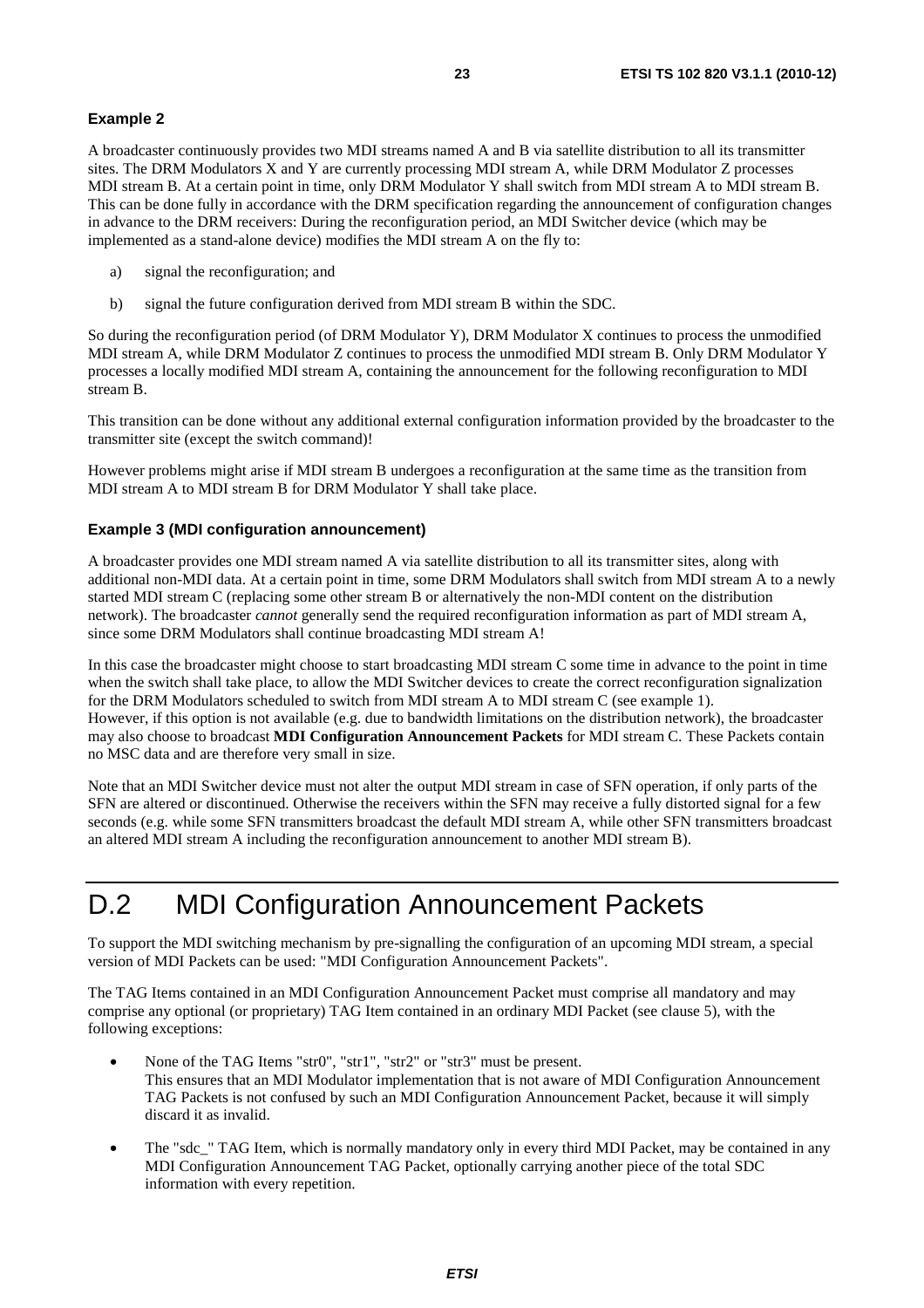The "dlfc" TAG Item may be omitted. If present, it should be increased with every MDI Configuration Announcement TAG Packet sent and should continue in this sequence during the transition between MDI Configuration Announcement TAG Packets and the following regular MDI Packets.

All **DCP** parameters used for the MDI Configuration Announcement Packets should be identical to the DCP parameters used later for the regular MDI stream.

The number of MDI Configuration Announcement Packets sent in advance of a new MDI stream shall be enough to signal all FAC service parameters of all DRM Services and at least all mandatory SDC information of the new configuration.

MDI Configuration Announcement Packets shall be sent sufficiently in advance to the start of the new (or changed) MDI stream, so that all FAC and SDC information is available to the MDI Switcher before the reconfiguration countdown is scheduled to start.

# D.3 Timing diagram example

An example satellite link provides capacity for two parallel MDI streams; the total capacity is first used by logical MDI streams A+B, then A+C (distinguished by their DCP address):

| MDI Str. A | <b>Stream A</b>                     |  |                                                                                                                                                                                      |  |  |  |  |
|------------|-------------------------------------|--|--------------------------------------------------------------------------------------------------------------------------------------------------------------------------------------|--|--|--|--|
| MDI Str. B | <b>Stream B</b>                     |  | <unused address="" dcp=""></unused>                                                                                                                                                  |  |  |  |  |
| MDI Str. C | <unused address="" dcp=""></unused> |  | <b>Stream C</b>                                                                                                                                                                      |  |  |  |  |
|            | time $t \rightarrow$                |  | $\int_{\frac{1}{2}}^{n} t_{2}$ : Stream B ends, Stream C starts<br>$\leq t_{2}$ : regular reconf. announc. B to <off><br/>t<sub>i</sub>: MDI Cfg. Announc. Packet for Stream C</off> |  |  |  |  |

MDI Switcher device creates individual FAC/SDC multiplex reconfiguration announcements per transmitter  $Tx \, (\nabla, \text{if required})$ :



**Figure D.2**